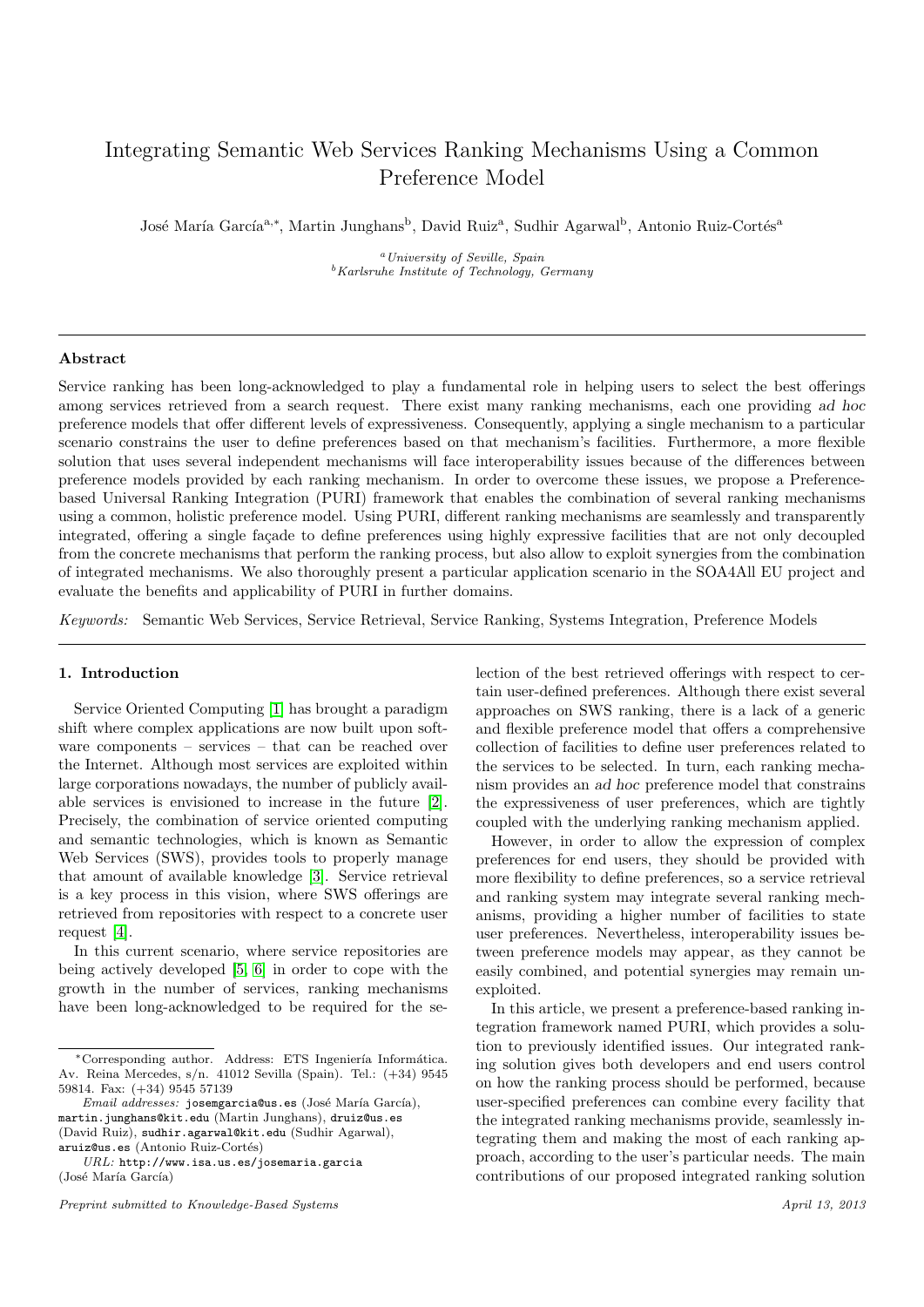can be summarized in the following four key features:

- 1. Our solution provides a simple entry point for the end user to define preferences for service ranking using a common preference model based on an upper ontology that is sufficiently expressive to combine more specific preference models from concrete ranking mechanisms.
- 2. The proposed framework provides a high expressiveness and flexibility because it allows developers to integrate any available ranking mechanisms, provided that they adapt their models to be defined in terms of our common preference model.
- 3. The resulting service retrieval and ranking system offers a lightweight and integrated solution, as it does not add a noticeable penalty on the performance of the integrated ranking mechanisms, whose results are combined without altering their accuracy.
- 4. Our proposal has been validated in different scenarios, including a use case within the SOA4All EU FP7  $project<sup>1</sup>$  $project<sup>1</sup>$  $project<sup>1</sup>$  that is presented in this article, along with a discussion on the applicability of PURI to several domains. The discussed use case shows a successful application of PURI that provides a holistic integrated ranking that combines three different ranking approaches from SOA4All.

The rest of this article is organized as follows. Firstly, in Section [2](#page-1-1) we identify the challenges in SWS ranking to motivate our proposal. In Section [3](#page-2-0) related work on service retrieval approaches and preference models is discussed. Then, our SWS retrieval and integrated ranking proposal is presented in Section [4.](#page-3-0) A concrete application of this proposal is discussed in Section [5,](#page-8-0) contextualizing it in the SOA4All EU FP7 project, which serves the purpose of validating our presented solution. Finally, Section [6](#page-15-0) enumerates the conclusions of this work.

#### <span id="page-1-1"></span>2. Challenges in Semantic Web Service Ranking

In the following, we motivate our proposal by presenting an example that allows the identification of some challenges in the SWS ranking field that need to be addressed. Let a sample user request be informally defined as:

"I want to look for services that can send some SMS messages to my friends, preferring the cheaper ones though the number of messages they can deliver at the same invocation should also be fair enough."

In this request, the user not only states the desired functionality (to send SMS messages), but the preferences about some service properties. Concretely, the user is looking for services with the lowest possible price per message, but also considering that the number of simultaneous messages allowed to send in a single request should be fair. After retrieving the compliant services with respect to functionality, a ranking process has to be performed in order to rank the result list in terms of the user preferences, simplifying the selection of the best service for the user. These preferences have to be expressed in terms of some model of a particular ranking mechanism that has to be chosen in order to perform that process.

On the one hand, the lowest price preference can be modeled using ranking approaches that allow definition of the desired tendency of a given attribute, usually a nonfunctional property (NFP) of a service, such as price per message in the example. Thus, retrieved services should be ranked according to the price value in ascending order. NFP-based simple ordering proposals [\[7\]](#page-17-6) or multicriteria ranking approaches [\[8,](#page-17-7) [9\]](#page-17-8) that offer simpler preference modeling and more efficient ranking mechanisms can be directly applied to evaluate this kind of preference. In turn, more expressive approaches, such as those based on utility functions [\[10,](#page-17-9) [11\]](#page-17-10) or fuzzy logics [\[12,](#page-17-11) [13\]](#page-17-12), are less suitable because they exhibit a lower ranking performance, in general, though they provide more complex preference modeling facilities.

On the other hand, in order to model the preference on the number of simultaneously sent messages, we need to define what is considered to be a fair number for the user. For instance, a user may specify that a fair number of messages is a value between 3 and 5. In this case, a desired tendency definition (as in the price preference discussed before) cannot be used because services are preferred if the NFP value is around the desired interval, instead of preferring a minimum or maximum value. In turn, a fuzzy based ranking mechanism offers means to express this more complex preference, provided that a fuzzy membership function defines to which extent an NFP value can be considered to be fair. Furthermore, mechanisms based on utility functions can be also applied, as a fuzzy membership function can be considered as a particular case of a utility function.

Desirably, both preferences should be defined and combined using a unique preference model, so a single ranking mechanism should be chosen to help the user to select the best service [\[14\]](#page-17-13). However, if a multi-criteria, tendency based ranking mechanism is chosen, the second preference on the number of messages cannot be properly described. In turn, a utility function or fuzzy based ranking approach allows to define both preferences, however it may also imply more modeling effort to express the price preference as well as a lower global performance compared to a tendency based approach. From the user's perspective, it would be more valuable if they could flexibly choose between expressiveness and performance for each preference description.

<span id="page-1-0"></span> $1$ <http://www.soa4all.eu>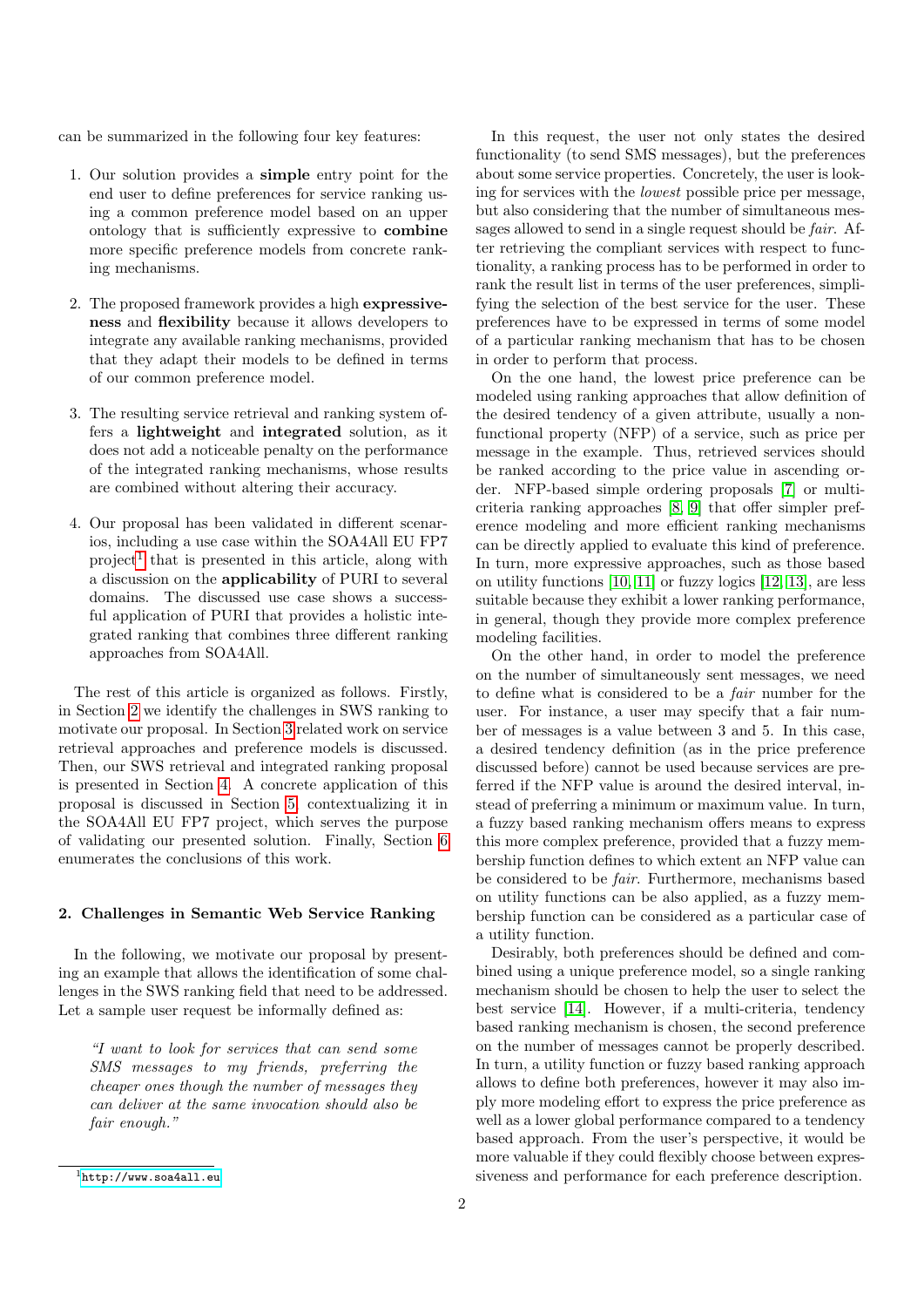Consequently, in order to rank services according to a combination of both preferences, different ranking approaches could be used correspondingly for price and number of messages preferences (e.g. a tendency based and a fuzzy logic based approach), although the user then has to define each part of the preference using a different model. However, as preference models cannot be directly combined at the conceptual level, results from each ranking mechanism have to be manually analyzed so that the user can come up with a global rank. In consequence, there exists an actual challenge on how to combine several preference models so that ranking results obtained from corresponding ranking mechanisms can be automatically integrated, transparently returning a global rank to the user. This broad challenge can be divided into three more specific challenges or issues that should be addressed in order to provide a complete solution:

- <span id="page-2-1"></span>(C1) Expressiveness when defining preferences. When using a particular ranking mechanism, users are constrained to define their preferences using the specific model offered by that mechanism only. In the previous example, if users choose one particular mechanism to rank, they will be able to define their preferences using either NFP tendencies or fuzzy rules. A more expressive model is necessary to define preferences using different facilities offered by existing mechanisms.
- <span id="page-2-2"></span>(C2) Interoperability of preference models. As preference models and associated ontologies are mostly coupled with their corresponding ranking formalisms, each preference model provides different facilities to define preference terms that cannot be combined in general. In other words, there are interoperability issues between preference models, mainly because there is no common model to define and combine preferences.
- <span id="page-2-3"></span>(C3) Integration of ranking mechanisms. The interoperability issues at the conceptual level are also reflected at the implementation level. In order to combine preferences from different ranking mechanisms, they have to be integrated in a seamless and efficient way so that a single entry point for the ranking process is presented to the user.

PURI framework accounts for these issues, providing a solution that fulfills the identified challenges, as discussed in Section [4.](#page-3-0)

#### <span id="page-2-0"></span>3. Related work

In this section we review existing solutions in SWS ranking with respect to their provided degree of expressiveness [\(C1\)](#page-2-1), interoperability [\(C2\)](#page-2-2), and integrability [\(C3\)](#page-2-3) in order to analyze how they deal with our identified challenges and to what extent they present the associated issues. Table

[1](#page-3-1) sums up our review, comparing the analyzed proposals. Works are presented in chronological order, showing the evolution with respect to the addressing of the identified challenges. Basically, earlier proposals are characterized by low expressiveness and low integrability, while later ones provide more support for those issues. Interoperability remains similar between analyzed works, as they all use semantic approaches for service ranking, taking advantage of the inherently better interoperability provided by ontologies and semantic definitions.

In particular, expressiveness [\(C1\)](#page-2-1) is measured amongst proposals as the amount of facilities their associated preference models offer, and the complexity of preferences that can be described with them. A low expressiveness in Table [1](#page-3-1) means that ranking mechanisms do not provide a separate model to let users define their own preferences, as in early works [\[15,](#page-17-14) [16,](#page-17-15) [17\]](#page-17-16), which compute a ranking based on matching or similarity degrees between service offers and requests described using a SWS framework such as OWL-S or WSMO. Note that there is also a more recent proposal [\[5\]](#page-17-4) that does not provide a preference model, because it is primarily aimed at solving interoperability issues between SWS definitions.

Precisely, SWS definitions are extended by several proposals in order to provide more facilities to express preferences. [\[18\]](#page-17-17) presents different extensions that allow for the definition of NFP properties and measurements, that can be used by its ranking mechanisms. However, as the user cannot control how NFP values are used to rank SWSs (i.e. they cannot express preferences with respect to those NFPs), we assign to this proposal a low degree of expressiveness. Similarly, other proposals present fully-fledged NFP models, but low expressiveness for preferences, because they rely on externally defined preference models instantiated by the user, as in [\[19,](#page-17-18) [7\]](#page-17-6).

In turn, [\[20\]](#page-17-19) allows to define relative weights directly in WSMO user requests, so that we consider they provide a medium expressiveness, offering some simple facilities to define preferences. Furthermore, [\[9\]](#page-17-8) and more recently [\[8\]](#page-17-7) propose extensions to annotate WSMO user requests with both relative weights and NFP tendencies, allowing the user to express if a concrete NFP is preferred to yield the lowest or the highest possible value. A higher expressiveness is provided in [\[11\]](#page-17-10), as the authors extended [\[8\]](#page-17-7) by facilities to express preferences as utility functions.

The flexibility and expressiveness of utility functions are also provided by some proposals [\[22,](#page-17-20) [10\]](#page-17-9), though this kind of preference can be considered to be too complex to be defined by a regular user [\[25\]](#page-17-21). Thus, other approaches offer more user-friendly facilities to combine these preferences, define NFP-based policies [\[23,](#page-17-22) [24\]](#page-17-23), and to express qualitative preferences [\[21\]](#page-17-24).

Concerning interoperability [\(C2\)](#page-2-2), early approaches [\[15,](#page-17-14) [16,](#page-17-15) [17\]](#page-17-16) do not provide a separate semantic model to define user preferences, so they cannot be combined and reused with models proposed by the rest of the proposals, producing a *low* interoperability. Furthermore, the preference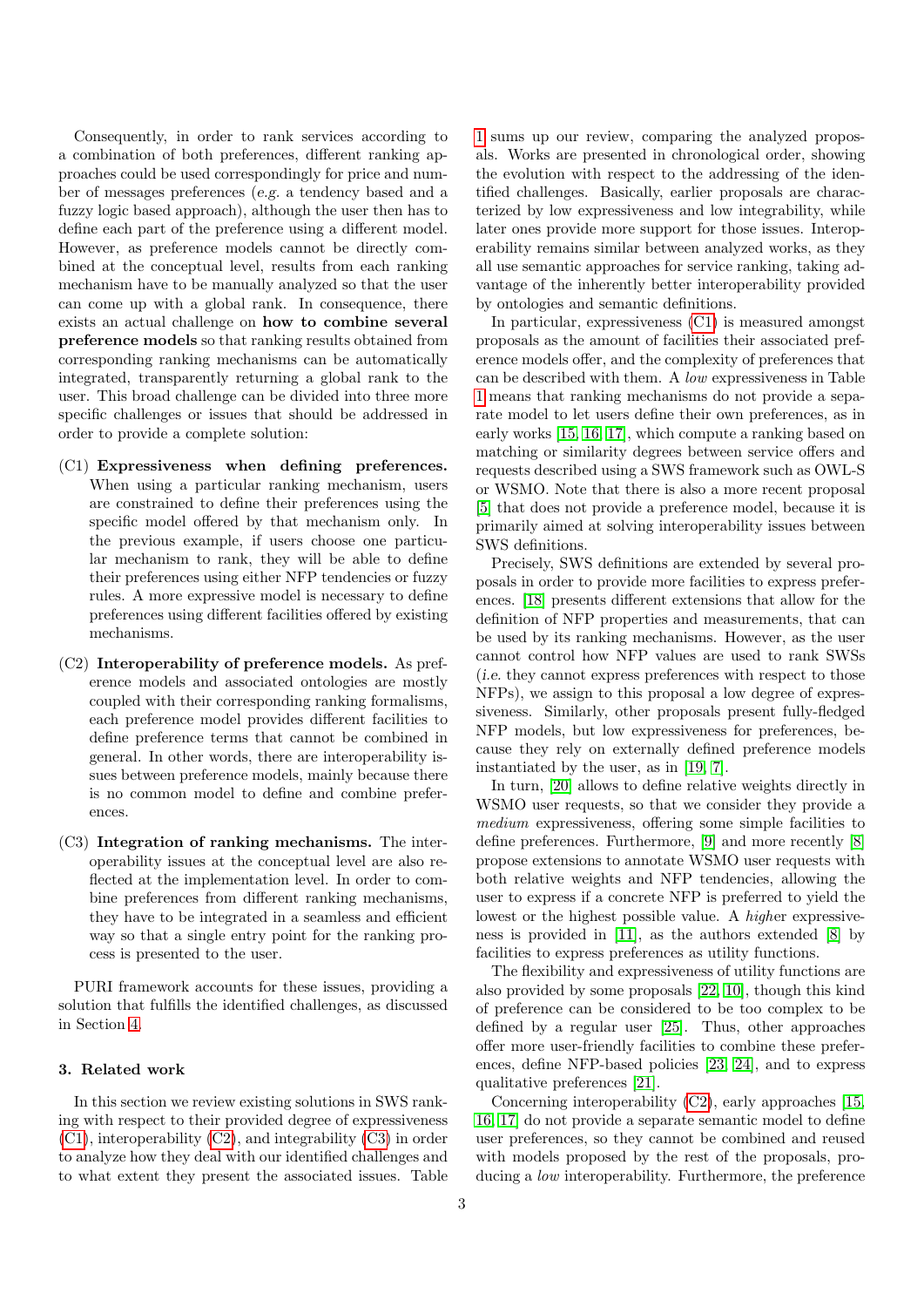Table 1: Summary of the related works and their capabilities with respect to the challenges.

<span id="page-3-1"></span>

| Proposal                                  | C1     | C2              | C <sub>3</sub> |
|-------------------------------------------|--------|-----------------|----------------|
| Early approaches $(2003-04)$ [15, 16, 17] | Low    | Low             | Low            |
| Zhou et al. $(2004)$ [18]                 | Low    | Medium          | Low            |
| Maximilien & Singh $(2004)$ [19]          | Low    | Medium          | Low            |
| Dobson et al. $(2005)$ [7]                | Low    | Medium          | Low            |
| Vu et al. $(2006)$ [20]                   | Medium | Medium          | Medium         |
| Wang <i>et al.</i> $(2006)$ [9]           | Medium | Medium          | Low            |
| Siberski et al. $(2006)$ [21]             | High   | $_{\text{Low}}$ | Medium         |
| Kritikos et al. $(2006)$ [22]             | High   | Medium          | Low            |
| Toma <i>et al.</i> $(2007)$ [8]           | Medium | Medium          | Low            |
| Lamparter <i>et al.</i> $(2007)$ [10]     | High   | Medium          | Medium         |
| García et al. (2008) [11]                 | High   | Medium          | Low            |
| Carenini et al. $(2008)$ [23]             | High   | Medium          | High           |
| Palmonari et al. $(2009)$ [24]            | High   | Medium          | Medium         |
| Pedrinaci et al. $(2010)$ [5]             | Low    | High            | Medium         |

model in [\[21\]](#page-17-24) described as a SPARQL extension also offers a low degree of interoperability.

In turn, most analyzed approaches have a medium interoperability as they semantically define their models using separate ontologies or extensions to existing ones. However, some transformations and mappings [\[26\]](#page-17-25) are needed in order to fully combine different models in a single preference definition, as discussed in Section [2.](#page-1-1) Nevertheless, [\[5\]](#page-17-4) provides a higher interoperability due to the fact that its SWS definition model is based on Linked Data principles, enabling easy reuse and combination of ontologies [\[27\]](#page-17-26).

With respect to integrability  $(C3)$ , we measure how difficult it is to integrate each ranking mechanism with other ranking implementations. Proprietary and difficultly extensible proposals are rated to have a low integrability, because their underlying ranking mechanisms are very different, particularized for each retrieval scenario they try to solve, and their APIs are not extensively documented. Proposals that provide components that are easier to integrate, because they offer hybrid architectures [\[20,](#page-17-19) [24\]](#page-17-23) or SPARQL endpoints [\[21,](#page-17-24) [10,](#page-17-9) [5\]](#page-17-4) are rated with medium degree of integrability. Finally, [\[23\]](#page-17-22) is highly integrable because it defines a component-based, hybrid architecture that allows the user to customize the service retrieval and ranking processes.

#### <span id="page-3-0"></span>4. Our proposal

As discussed above, there are several interoperability issues between ranking mechanisms that constrain the flexibility of semantic service ranking systems, which tend to be designed eclectically, i.e. allowing the application of a single ranking mechanism that provides a limited set of facilities to define preferences. In the following we present an integrated solution to semantic service retrieval and ranking that offers a common, highly expressive preference



<span id="page-3-2"></span>Figure 1: User requests and service descriptions upper ontology.

model that allows for the integration of several ranking mechanisms into the service retrieval and ranking system.

## 4.1. System Architecture Overview

In order to integrate both service retrieval and ranking mechanisms, we first need to define what we consider as user requests and service descriptions. Figure [1](#page-3-2) presents an upper ontology that simply interprets both user requests and service descriptions as a set of terms that are related to a certain concept from a domain ontology. Each term may specify different aspects from service descriptions and user requests, such as functionality and user preferences. Thus, a functionality term of a service description may specify its inputs, outputs, pre-conditions and effects of a service, e.g. described by OWL-S [\[28\]](#page-17-27) or WSMO [\[29\]](#page-17-28). In turn, a user request will specify similar terms to define its desired functionality. Therefore, the related domain concepts consist on the types of input and output parameters, and those involved in pre-conditions and effects.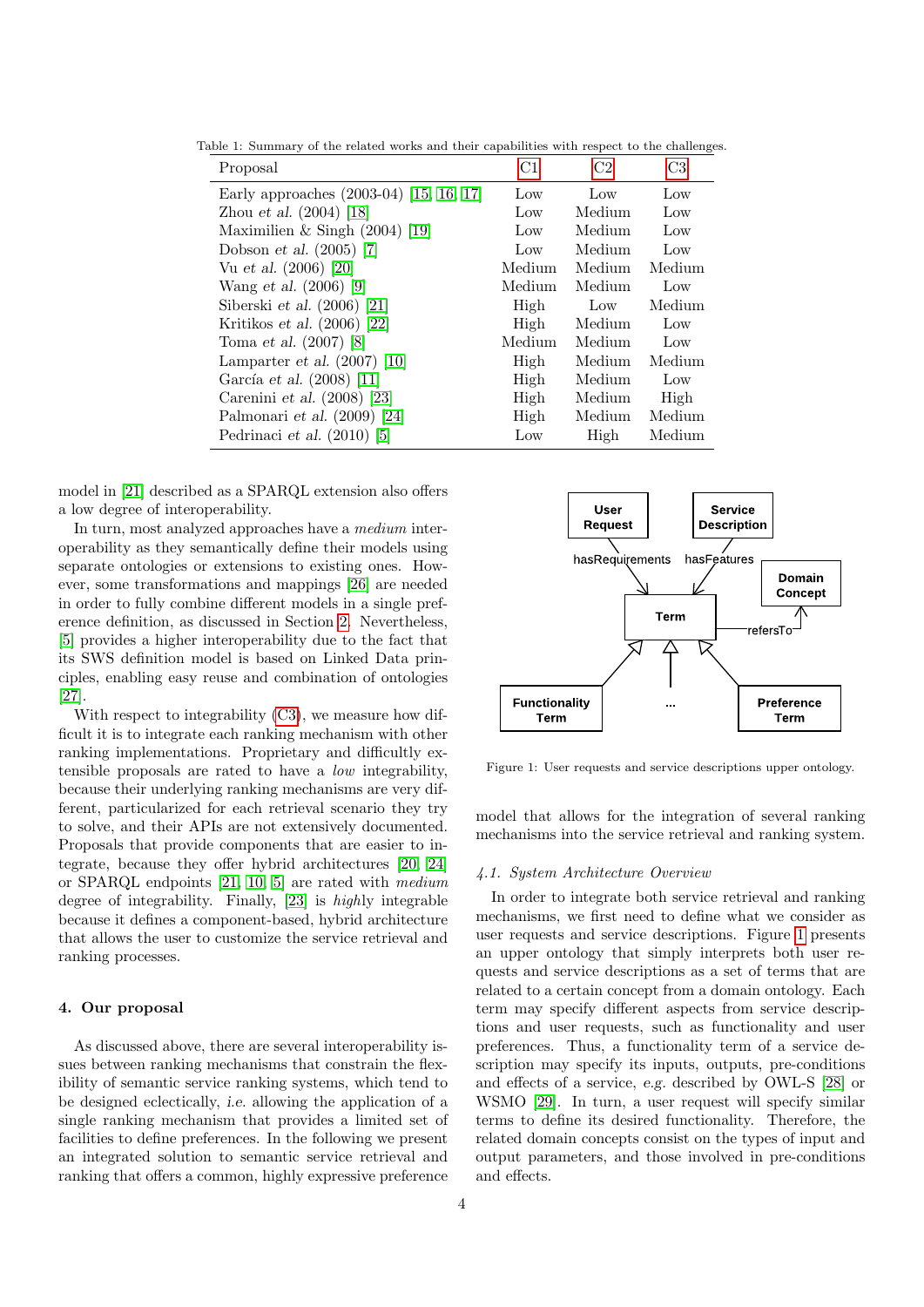

<span id="page-4-0"></span>Figure 2: Integrated service retrieval and ranking system architecture.

Furthermore, preference terms pertaining to a user request give information about how to rank the retrieved services to obtain the best one. Those preferences usually refer to domain concepts that represent NFP, whose actual values are also included within NFP terms individuals of service descriptions. In the rest of this section, service descriptions and user requests are described in more detail, presenting the different involved terms.

Applying our interpretation of a user request to the service retrieval and ranking scenario, we can separate terms depending on their belonging class, so that functionality terms can be forwarded to the service retrieval component, while preference terms will be solely used by the integrated ranking [\[30\]](#page-17-29). Figure [2](#page-4-0) showcases the hybrid architecture of our proposed service retrieval and ranking system.

Firstly, a user sends a request (UR) to the system (Step 1). The access interface analyzes the request and differentiates functionality (FT) and preference terms (PT) depending on their belonging class. Then, the service retrieval component searches in a service repository in order to retrieve matching services (S) with respect to functionality-related terms (Steps 2, 3, and 4). The access interface component passes this set of retrieved services (Step 5) to the preference-based integrated ranking component (Step 6) that analyzes the previously identified preference terms and the corresponding ranking mechanisms are executed (Step 7) and combined (Step 8). Finally, the combined results from the integrated ranking mechanisms are returned as the response to the user (Steps 9 and 10), who obtains a ranking of the services (RS) that provide the desired functionality ordered according to the specified preferences. The following subsections discuss each main component in detail, as the access interface component simply routes relevant terms from the user request to both retrieval and ranking components.

For instance, Listing [1](#page-5-0) shows a simplified user request in RDF Turtle syntax [\[31\]](#page-17-30) for a SMS messaging service to illustrate the workflow of our proposed architecture. Thus, the access interface analyzes the ex:request, routing the

functionality term ex:sendSMS and its descriptive statements to the retrieval component as they define the required functionality of a desired service with an operation to send an SMS message<sup>[2](#page-4-1)</sup>. Then, that component retrieves a set of SMS messaging services, as requested. After that, ex:userPreference is further analyzed by the integrated ranking component, ranking the previous set of services with respect to user preferences. Section [4.3](#page-5-1) explains in detail the analysis of preferences for the integrated ranking process.

# 4.2. Service Retrieval based upon Functional and Non-Functional Properties

Service descriptions consist of functional and nonfunctional terms in order to express respective service properties. Each service property is represented by a keyvalue pair. Retrieval focuses on the matchmaking of the service functionality described by property term with a complex value structure. Services not only provide information but may also cause changes in the information state of the service provider. Therefore, we consider a state-based model of the behavior. A service execution is a sequence of states and state transitions that denote information change. The behavior of atomic services is described by the functionality terms comprising input and output parameters, pre-condition, and effects. Services with an atomic behavior are distinguished by only two possible interactions: the consumption of input parameters at service invocation and the return of outputs at service completion. In addition, we allow for a classification of services in functionality classes. Formal definition of classes allow for automatic and correct classification of services, which can be exploited as an indexing structure in order to speed up the retrieval process [\[32\]](#page-17-31).

<span id="page-4-1"></span><sup>2</sup>The sample telco ontology that models several concepts of the SMS messaging domain can be found at [http://www.isa.us.es/](http://www.isa.us.es/soa4all-integrated-ranking/downloads/sms.owl) [soa4all-integrated-ranking/downloads/sms.owl](http://www.isa.us.es/soa4all-integrated-ranking/downloads/sms.owl)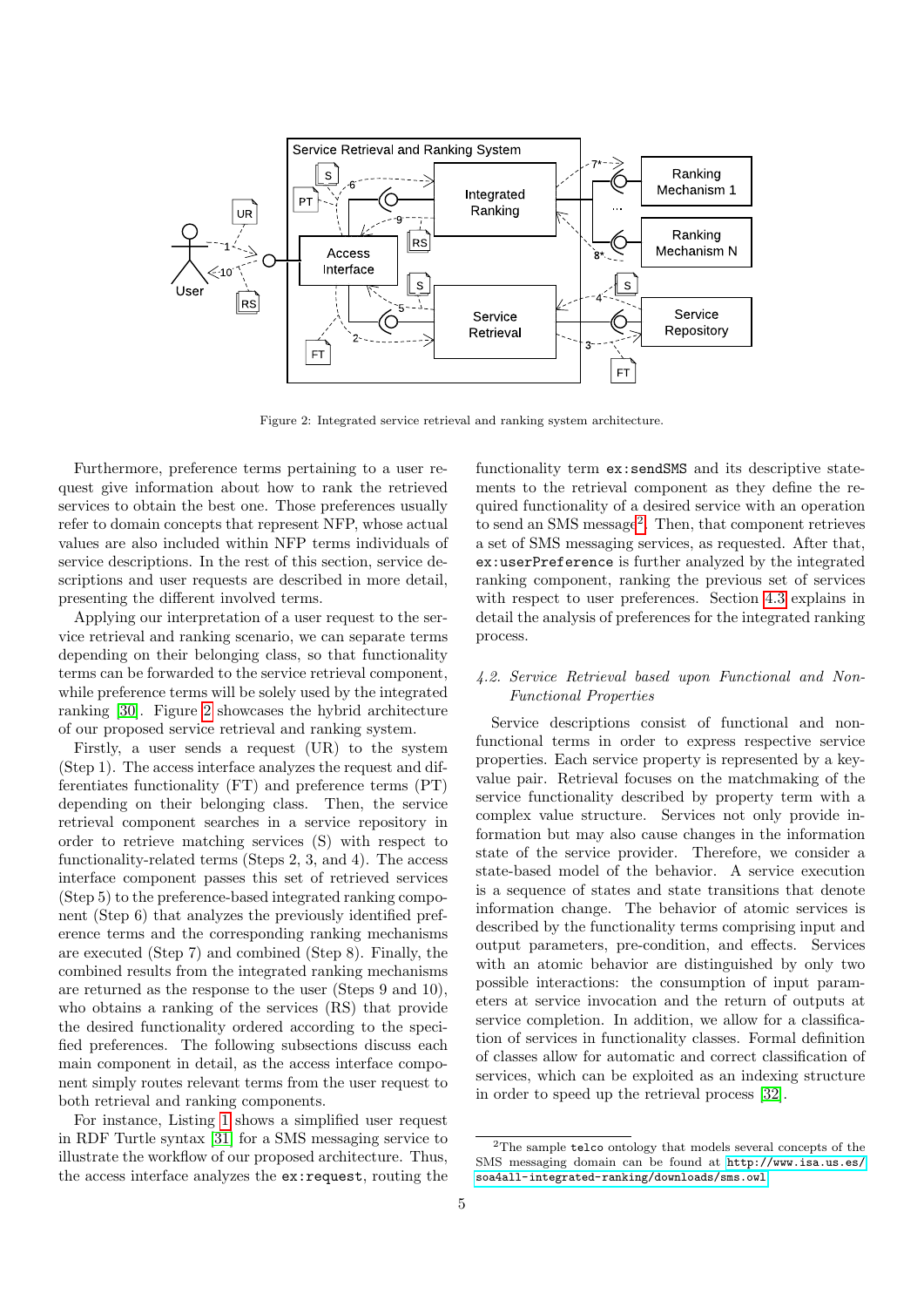```
Listing 1: An excerpt of a sample user request.
```

```
@ p r e fi x p u ri : <h t tp : / /www. i s a . us . e s / s o a 4 a ll −i n t e g r a t e d −r a n ki n g / onto#> .
@prefix\ posm: <http://www.wsmo.org/ns/posm/0.1#>@prefix telco: <http://www.semanticweb.org/ontologies/SMS.owl#>.
@prefix ex: <http://example.org/onto#&.
ex: request \ a \ puri: UserRequest \puri : hasRequirements ex : sendSMS , ex : userPreference .
ex: sendSMS a posm: Operation, puri: FunctionalityTerm;
   puri: refersTo telco: Message
   \#... further statements specifying service inputs, outputs, and other information
ex : userPreference rdf : type puri : PreferenceTerm
   \# \ldots3)
```
Service Descriptions. For the description of services we use ontologies based on the logical formalism of description logics [\[33\]](#page-17-32). This allows us to use existing ontology reasoners to reason about Web service properties while not forcing a global set of property names. The vocabulary used for the description of service properties is inher-ited from WSMO-Lite [\[34\]](#page-17-33), SA-WSDL [\[35\]](#page-18-0), and POSM<sup>[3](#page-5-2)</sup>. In addition, a domain ontology that provides the means to model service resources in the description shall be given.

An ontology individual w of class posm:Service represents a service w in the respective service description ontology. The service  $w$  has operations with each of it described by input and output parameters, as well as pre-conditions and effects. POSM provides the concept of message parts in order to model the parameters in simple part-whole re-lations<sup>[4](#page-5-3)</sup>. Pre-condition and effects are logical axioms describing the start and the end state of a service execution respectively. In our implementation, the domain ontology is modeled in the WSML-Core ontology language. Logical axioms are expressed in the WSML-Flight language [\[36\]](#page-18-1). Furthermore, services and operations can have multiple NFPs modeled as ontology object or data type properties. Listing [2](#page-5-4) shows an excerpt of a service description example of a SMS messaging service (prefixes are the same as in Listing [1\)](#page-5-0), where posm:hasOperation is a sub-property of puri:hasFeatures. NFPs can be added as additional featured terms that define, for instance, the price and the number of messages sent simultaneously (see Listing [4\)](#page-13-1).

<span id="page-5-4"></span>Listing 2: Simplified description of a sample SMS service.

| ex:smsService1                               |
|----------------------------------------------|
| a posm: Service, puri: ServiceDescription;   |
| posm: hasOperation ex: sendBatchSMS.         |
| ex: sendBatchSMS                             |
| a posm: Operation, puri: Functionality Term; |
| puri: refersTo telco: Message                |

<span id="page-5-2"></span><sup>3</sup>The Procedure-Oriented Service Model (POSM) ontology is a lightweight approach to the structural description of procedureoriented Web services, compatible with WSMO-Lite annotation. See <http://www.wsmo.org/ns/posm/0.1> for details.<br><sup>4</sup>See http://www.w3.org/2001/sw/

Service Retrieval. The identification of desired services from a repository that satisfy functional and nonfunctional constraints is a filtering step that typically precedes service ranking. A service request is expressed in a constraint specification formalism that also reflects the property-based structure of service descriptions, but differs as it specifies constraints over desired property value sets (as opposed to service descriptions that specify concrete property values) [\[37\]](#page-18-2). Property names are defined in ontologies. The chosen ontology language may support the specification of sets and ranges of values, otherwise they can be modeled by individuals and classes, too. Thus, a semantics of a service request corresponds to a set of services such that each service in this set fulfills the constraints specified in the request.

The matchmaker compares each service description with the user request by checking for each property whether its value is in the desired set of values for the property. The desired functionality is described by queries over the elements inputs  $I_R$ , outputs  $O_R$ , pre-condition  $\phi_R$ , and effects  $\psi_R$ , where  $I_R$ ,  $O_R$ ,  $\phi_R$ , and  $\psi_R$  are logical expressions describing a set of desired values. For example,  $I_R$ specifies the set of desired input parameter combinations. Each such combination corresponds to a possible model of the query  $I_R$  [\[38\]](#page-18-3). The functionality matchmaking consists of checking whether the inputs  $I_w$ , outputs  $O_w$ , preconditions  $\phi_w$ , and postconditions  $\psi_w$  of service w are contained in  $I_R$ ,  $O_R$ ,  $\phi_R$ , and  $\psi_R$  respectively. That is, functionality  $(I_w, O_w, \phi_w, \psi_w)$  of a service w fulfills the desired functionality  $(I_R, O_R, \phi_R, \psi_R)$  specified in a request R if  $I_w \models I_R, O_w \models O_R, \phi_w \models \phi_R$ , and  $\psi_w \models \psi_R$ . Analogously, NFPs of a service are verified by checking whether their values are in the respective sets of desired values.

#### <span id="page-5-1"></span>4.3. Preference-Based Integrated Ranking

In order to provide users a high flexibility when defining service preferences, several ranking mechanisms can be integrated into the previously discussed service retrieval and ranking scenario. However, as each mechanism usually provides an ad hoc preference model, there is a need for a generic, common definition framework that allows the user to combine preferences to be evaluated by different available mechanisms, as discussed in Section [2.](#page-1-1)

<span id="page-5-3"></span>[http://www.w3.org/2001/sw/BestPractices/OEP/](http://www.w3.org/2001/sw/BestPractices/OEP/SimplePartWhole) [SimplePartWhole](http://www.w3.org/2001/sw/BestPractices/OEP/SimplePartWhole) for details on partonomic modeling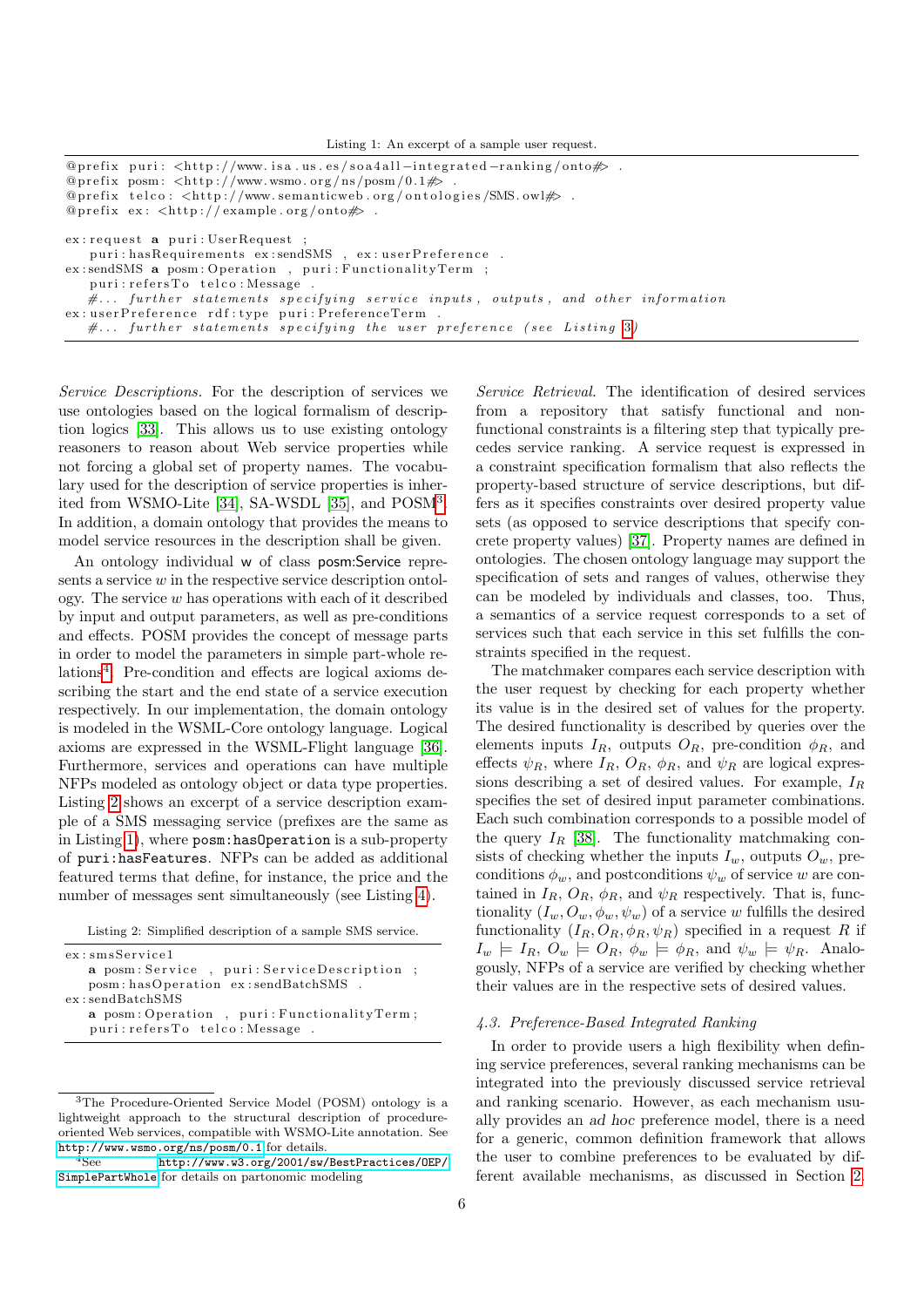

<span id="page-6-0"></span>Figure 3: Upper ontology for user preferences.

Our preference-based integrated ranking proposal manages those two levels of integration, providing (1) a common preference model that integrates preference definitions from each mechanism, and (2) a framework that integrates corresponding ranking implementations depending on that model. In the following both the common model and integration framework are presented.

#### <span id="page-6-2"></span>4.3.1. An Upper Ontology to Model Preferences

Our proposed preference model, which is an adaptation of the model introduced in [\[39\]](#page-18-4), is used as an upper ontology so that individual preference terms from each integrated ranking mechanism are expressed using common concepts from a single preference ontology, enabling interoperability between rankers. Figure [3](#page-6-0) presents a UML representation of the upper ontology of our preference model, where the user basically can express atomic preferences using different preference terms that are handled internally by the corresponding ranking mechanism. Then, composite preferences can be used to compose those terms, defining the relationship between previously expressed atomic preferences. Note that composite preferences are also handled by a ranking mechanism that offers facilities to combine simpler atomic preferences.

In particular, atomic preferences are related to a domain-specific concept that usually represents a NFP that should be optimized to fulfill the user preference over it. Figure [4](#page-6-1) outlines some of the available preference terms from our model. Thus, a Lowest (a Highest) preference means that the user prefers a lower (higher) NFP value. A Score preference expresses that the NFP value will be evaluated using a scoring function. This function returns a real value between 0 and 1, which expresses to what extent the referred NFP value is preferred against others. Additionally, the preference model supports other facilities to express preferences, not only including quantitative but also qualitative preferences [\[39\]](#page-18-4). However, we only focus on the described preference terms in this article, since they are applied in Section [5.](#page-8-0) A formal description of both atomic and composite preferences of our model is presented in [\[40\]](#page-18-5)



<span id="page-6-1"></span>Figure 4: Selected preference terms from the model.

Concerning composite preferences, our proposed model contemplates three facilities that may be extended to refine their semantics. First, a Balanced preference P combines preference terms  $P_1, \ldots, P_n$  using the *Pareto-optimality* principle, which considers that combined preferences  $P_i$ are equally important for the user, balancing their fulfillment. Therefore, a service  $w_l$  is considered better than another service  $w_m$  with respect to P if  $w_l$  is better than  $w_m$  with respect to any  $P_i$  such that  $w_l$  is not worse than  $w_m$  with respect to the rest of the combined preferences  $P_j$  with  $i \neq j$ .

Second, a Prioritized preference combines preferences in importance order, i.e. if a list of preference terms  $P_1, P_2, \ldots, P_n$  is combined using a prioritized preference, services will be ranked first in terms of  $P_1$ . Then, services that cannot be compared (or are equally preferred) using  $P_1$  are ranked in terms of  $P_2$ , and so on.

Finally, a Numerical preference is the combination of preferences using a real function to obtain a numerical score value for each service. Consequently, services are ranked in terms of their score values. However, this composite preference can only combine quantitative preferences that can be evaluated to a score value by their corresponding ranking mechanism.

The adaptation of this common preference model to a concrete service selection scenario enables interoperability between ranking mechanisms, using it as a preference meta-model, which provides a higher expressiveness compared to each mechanism isolated. Consequently, the first two challenges concerning the expressiveness and the interoperability [\(C1](#page-2-1) and [C2](#page-2-2) in Section [2\)](#page-1-1) are addressed by the application of this upper model, while the integration [\(C3\)](#page-2-3) is solved by the PURI framework described below. See also Section [5.2](#page-12-0) for a particular example.

# <span id="page-6-3"></span>4.3.2. PURI: A Framework to Integrate Ranking Mechanisms

Our integrated preference based ranking solution uses preferences defined in terms of the presented model in order to rank a set of matching services. As described above,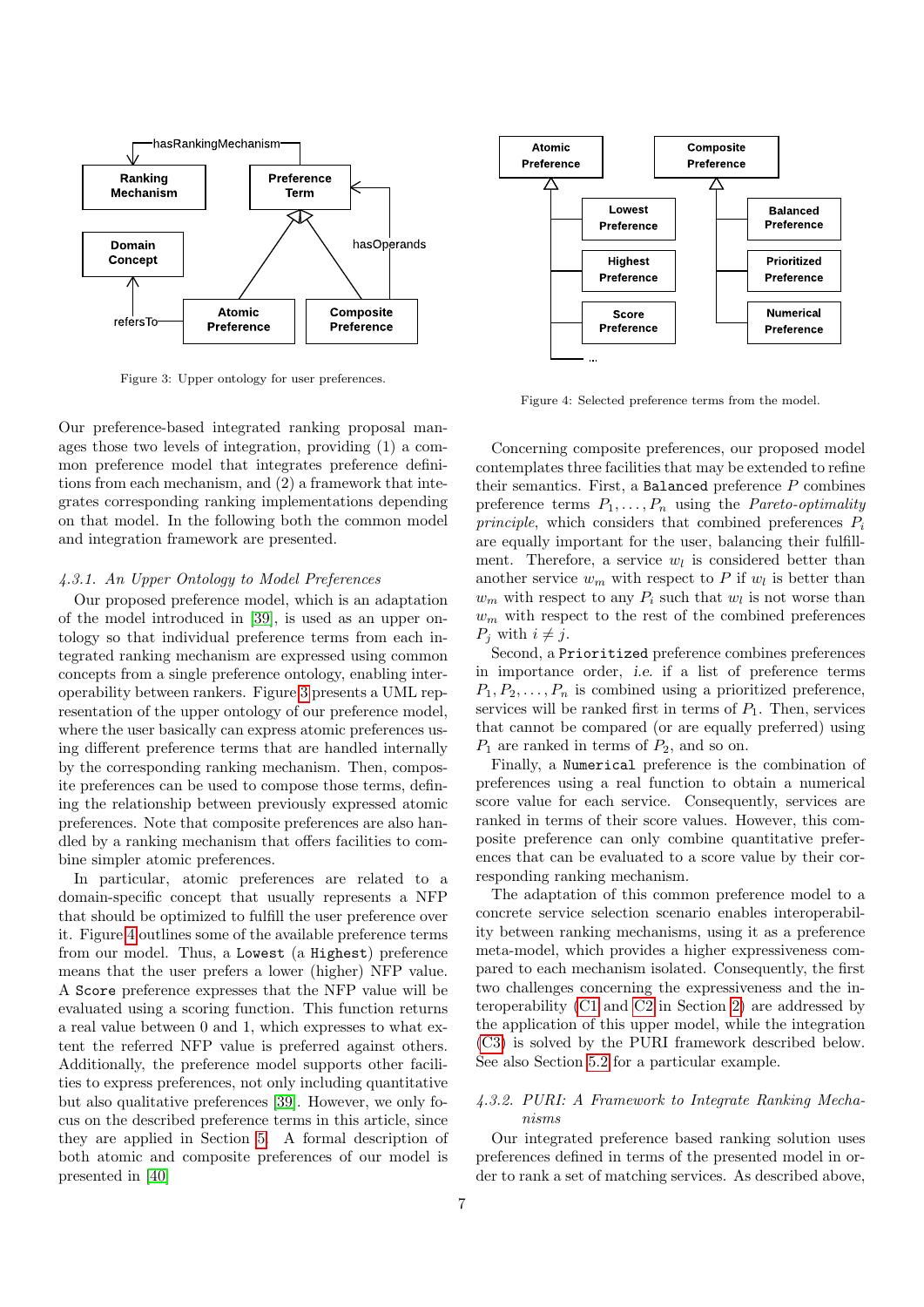each preference term is handled by a particular ranking mechanism. In order to correctly call each mechanism, compose the results, and manage in general the integrated ranking process, we propose the use of the PURI framework, which is described in the following.

PURI stands for Preference-based Universal Ranking Integration framework and provides facilities to integrate several ranking mechanisms by using the previously described common preference model. Essentially, its integrated ranking solution takes a set of retrieved services and a user preference, which is evaluated in order to obtain the needed combination of ranking mechanisms that have to be invoked such that a given set of services is ordered according to the preferences. The returned service ranking is interpreted as a strict partial order, because some services may not be able to be compared to each other.

<span id="page-7-4"></span><span id="page-7-2"></span><span id="page-7-1"></span><span id="page-7-0"></span>

| <b>Algorithm 1:</b> Function $rank(S, u) : S'$                                              |
|---------------------------------------------------------------------------------------------|
| <b>Input:</b> A set of services $S$ and the user preference                                 |
| instance $u$                                                                                |
| <b>Output:</b> A strict partially ordered set of services $S'$                              |
| Instantiate R such that has Ranking Mechanism $(u, R)$<br>$\mathbf{1}$                      |
| 2 if AtomicPreference $(u)$ then                                                            |
| $\vert S' \leftarrow \text{doAtomicRank}(S, u) \text{ of } R$<br>3                          |
| 4 else if                                                                                   |
| $\texttt{BalancedPreference}(u) \sqcup \texttt{NumericalPreference}(u)$                     |
| then                                                                                        |
| for each $u_i$ such that has Operands $(u, u_i)$ do<br>5                                    |
| $S_i \leftarrow rank(S, u_i)$<br>6                                                          |
| $S' \leftarrow \textit{composite}(u, S_1, \ldots, S_n)$<br>7                                |
| else if PrioritizedPreference $(u)$ then<br>8                                               |
| $S' \leftarrow S$<br>9                                                                      |
| $i \leftarrow 1$<br>10                                                                      |
| while $S'$ is not completely ordered and<br>11                                              |
| has0perands $(u, u_i)$ do                                                                   |
| 12                                                                                          |
| $\begin{array}{c} S' \leftarrow \text{rank}(S', u_i) \\ i \leftarrow i+1 \end{array}$<br>13 |
| $14\,$ return $S'$                                                                          |
|                                                                                             |

<span id="page-7-6"></span><span id="page-7-5"></span><span id="page-7-3"></span>The core functionality of the integrated ranking process is implemented by the rank function presented in Algorithm [1.](#page-7-0) Within this process, PURI dynamically instantiates the appropriate ranking mechanism for a given user preference  $u$ , as denoted by its correspond-ing hasRankingMechanism relation (line [1\)](#page-7-1). If  $u$  directly corresponds to an AtomicPreference, the doAtomicRank function of the instantiated ranking mechanism is executed (line [3\)](#page-7-2) and the partially ordered set  $S'$  of services is returned (line [14\)](#page-7-3).

If  $u$  is a composite preference, each of its  $n$  components are obtained from the hasOperands relation. In this case, PURI applies two different workflows depending on the concrete type of  $u$  in order to optimize the global execution

time of composed mechanisms:

- 1. Balanced and Numerical preference terms fork the ranking execution in order to evaluate their component preferences in parallel (line [6\)](#page-7-4). After all the corresponding rank calls finish their execution, results are properly composed in terms of the concrete composite preference u, as described in Section [4.3.1,](#page-6-2) to obtain a strict partial order (line [7\)](#page-7-5). This final composition is performed in constant time (Numerical) or linear time (Balanced) on the number of component preferences, and it does not affect the accuracy of results obtained from the integrated ranking mechanisms.
- 2. Prioritized preference terms sequentially evaluate each component term, so that the execution is terminated as soon as the evaluation of the corresponding component term returns an ordering over all the retrieved services, or there is no more component terms to be evaluated (line [11\)](#page-7-6). As with previous composite preferences, this evaluation does not affect the accuracy of results obtained separately from the composed mechanisms.

For instance, the ranking of a set of services  $S$  is computed for the preference described in Section [2,](#page-1-1) which composes a LowestPreference and a Score Preference using a BalancedPreference (see Listing [3\)](#page-13-0). Algorithm [1](#page-7-0) is executed as follows: PURI firstly detects that the topmost preference  $u$  is a composite one, specifically a BalancedPreference. Consequently, it recursively calls the rank function (line [6\)](#page-7-4) over each operand  $u_1$  and  $u_2$ , with both being atomic ones. Thus, for  $u_1$ , which is a LowestPreference, the associated ranking mechanism (the tendency based mechanism described in Section [2\)](#page-1-1) is instantiated in line [1](#page-7-1) and executed over S in line [3.](#page-7-2) The other atomic preference  $u_2$  is similarly evaluated, and the results obtained from the two corresponding ranking mechanisms (ordering  $S_1$  computed by the tendency based mechanism and ordering  $S_2$  by the fuzzy logic based one, respectively) are then composed in line [7](#page-7-5) as defined by the Balanced composite preference, in order to obtain the global ordering  $S'$  of the original set of services  $S$  returned in line [14.](#page-7-3)

Concerning the selection of the appropriate ranking mechanism for a given preference term, the PURI framework presents a protected variation point [\[41\]](#page-18-6). Therefore, domain experts and developers, who hold the responsibility for the adaptation of PURI to a particular scenario, have to design and implement a concrete ranking mechanism selection strategy. In our use case application discussed in Section [5,](#page-8-0) we explicitly define at design time, within the adapted preference model, which specific ranking mechanism have to be instantiated to evaluate each concrete preference term. Thus, the evaluation of the hasRankingMechanism relation performed in line [1](#page-7-1) of the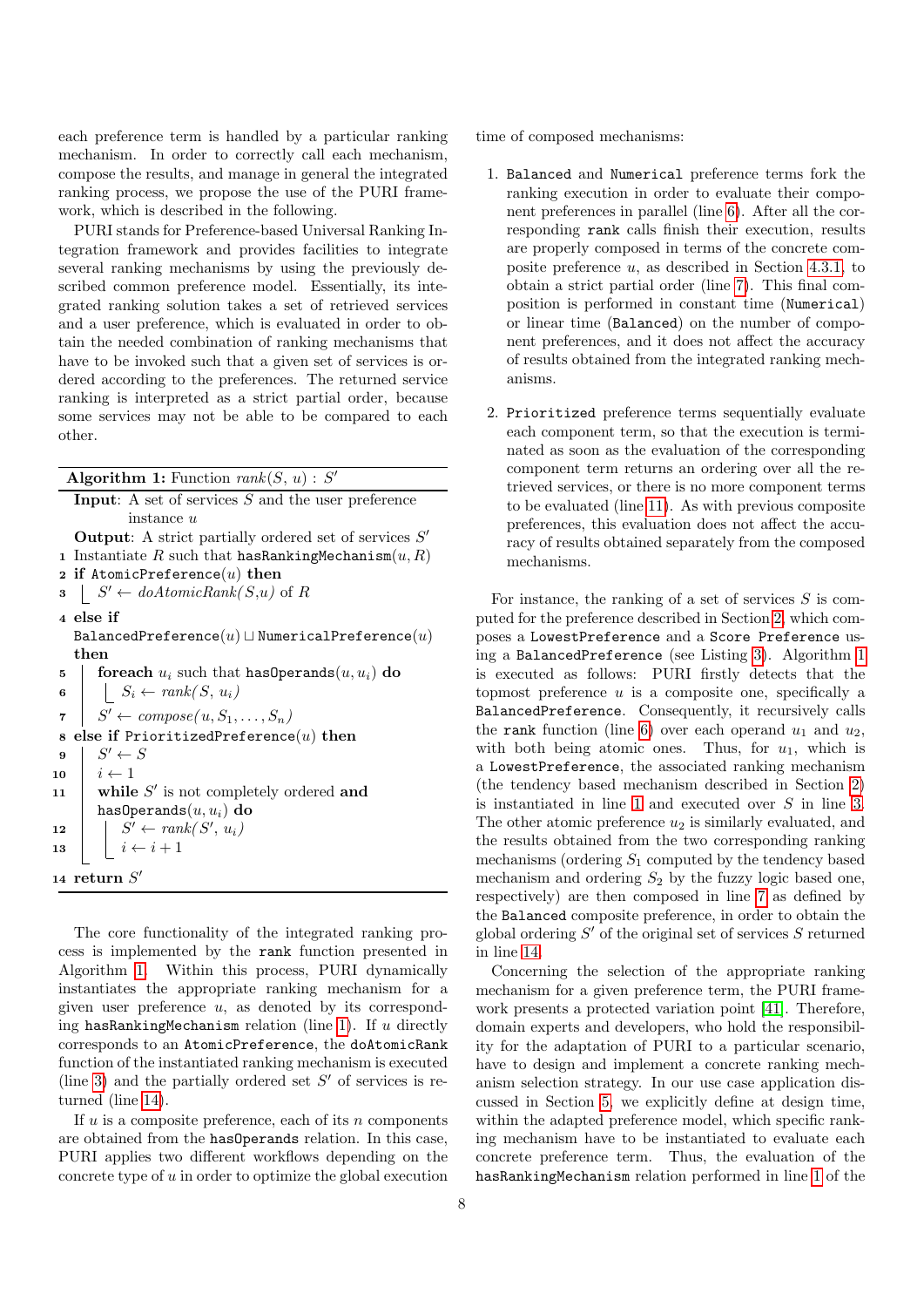Algorithm [1](#page-7-0) always returns a unique, predetermined ranking mechanism in our use case.

However, if another application scenario provides various ranking mechanisms that can be used to evaluate the same preference term, developers responsible for the concrete adaptation of PURI to this scenario have to implement a concrete strategy to select the appropriate mechanism. For instance, Quality-of-Service (QoS) properties of available mechanisms can be monitored so that the best one can be chosen at run time, depending on current QoS values of selected properties, such as response time or availability [\[42\]](#page-18-7). Consequently, in this case, line [1](#page-7-1) of the Algorithm [1](#page-7-0) may return a different ranking mechanism for each rank call over the same preference term.

There are some key features that the framework offers for developers to extend and adapt PURI to their particular needs. First, ranking mechanisms can be dynamically registered into a factory that is utilized to transparently instantiate them when needed to evaluate specific preferences. Second, each ranking implementation can be adapted to handle several preference terms from the upper model, which in turn can be also extended to fulfill particular requirements of each scenario. Third, the default implementation for composite preferences handles the aggregation of atomic quantitative and qualitative preferences automatically, because every preference will finally produce a strict partial order over services [\[39,](#page-18-4) [40\]](#page-18-5). Finally, developers can also change the PURI implementation of the returned ranking, provided that it successfully represents a strict partial order.

Consequently, a PURI adaptation that already provides an integrated ranking system can be also extended, integrating additional ranking mechanisms to support other preference facilities or provide higher performance. Although the use case application described in Section [5](#page-8-0) focuses on integrating three different mechanisms, another ranking implementation may be added seamlessly, provided that its preference model is mapped to our common model (as discussed in Section [5.2\)](#page-12-0), and a corresponding adapter is implemented, so that PURI can properly access and integrate that mechanism with the existing ones.

For instance, in order to integrate a Constraint Programming (CP) based ranking mechanism that allows the user to define preferences by defining utility functions [\[11\]](#page-17-10), we have to identify utility functions definitions as instances of ScorePreference terms from our common model. Concretely, utility functions are directly mapped as the real function associated to a ScorePreference. Concerning the adapter, we register its implementation in PURI as a new ranking mechanism that is able to evaluate a ScorePreference. Consequently, this adapter has to translate real functions defined within ScorePreference terms to a Constraint Satisfaction Optimization Problem that is internally handled by the original CP-based ranking mechanism as described in [\[11\]](#page-17-10). The obtained results are again handled by the ranking adapter so that it returns to PURI a strict partial order that may be transparently

combined with other ranking mechanisms results.

# <span id="page-8-0"></span>5. SOA4All Integrated Ranking: A Use Case Application

In the SOA4All FP7 European project<sup>[5](#page-8-1)</sup>, a fully-fledged, semantically-enhanced infrastructure to describe, search, compose, and execute services is proposed to offer effective, scalable, and usable solutions in an envisioned world of billions of available services [\[2\]](#page-17-1). The service retrieval and ranking scenario proposed in SOA4All provides three different ranking approaches, namely objective, multi-criteria and fuzzy ranking mechanisms [\[43\]](#page-18-8). Each approach provides different user interfaces and preference expressiveness depending on the applied ranking mechanism. As a consequence, a SOA4All user cannot combine preferences from the three ranking mechanisms offered.

Comparing the three approaches with the challenges identified in Section [2,](#page-1-1) we conclude that, though they provide different levels of expressiveness, there exist interoperability issues between them that prevent their integration. Furthermore, users cannot choose which ranking mechanism (or combination of them) should be applied to different service requests, depending on the expressiveness and performance needed, for instance.

In order to take full advantage of the three developed ranking mechanisms in SOA4All, the PURI framework was applied to this scenario, so an integrated ranking was implemented using those mechanisms, adapting and extending the previously discussed preference model and developing a single user interface to perform the service retrieval and ranking scenario as a whole, allowing the definition of preferences based on the adapted common model. In the following, we introduce the SOA4All ranking mechanisms and show how we applied the PURI framework in order to integrate them into a single service retrieval and ranking solution.

#### <span id="page-8-2"></span>5.1. SOA4All Ranking Mechanisms

In the subsequent paragraphs we give an overview of the three ranking methods developed in SOA4All. As we show at the end of this section, each approach has benefits and drawbacks in comparison to the other approaches.

# 5.1.1. Ontology-based Feature Aggregation for Multivalued Ranking

The first approach ranks services based on objective features of Web services that can be automatically crawled and monitored [\[44\]](#page-18-9). For WSDL services, three independent ranking values are calculated. The values are based on (i) crawl meta-data like the number of related documents, (ii) verboseness of WSDL documents (esp. documenting parts), and (iii) monitoring data like availability and response time. These values are then combined with

<span id="page-8-1"></span><sup>5</sup><http://www.soa4all.eu>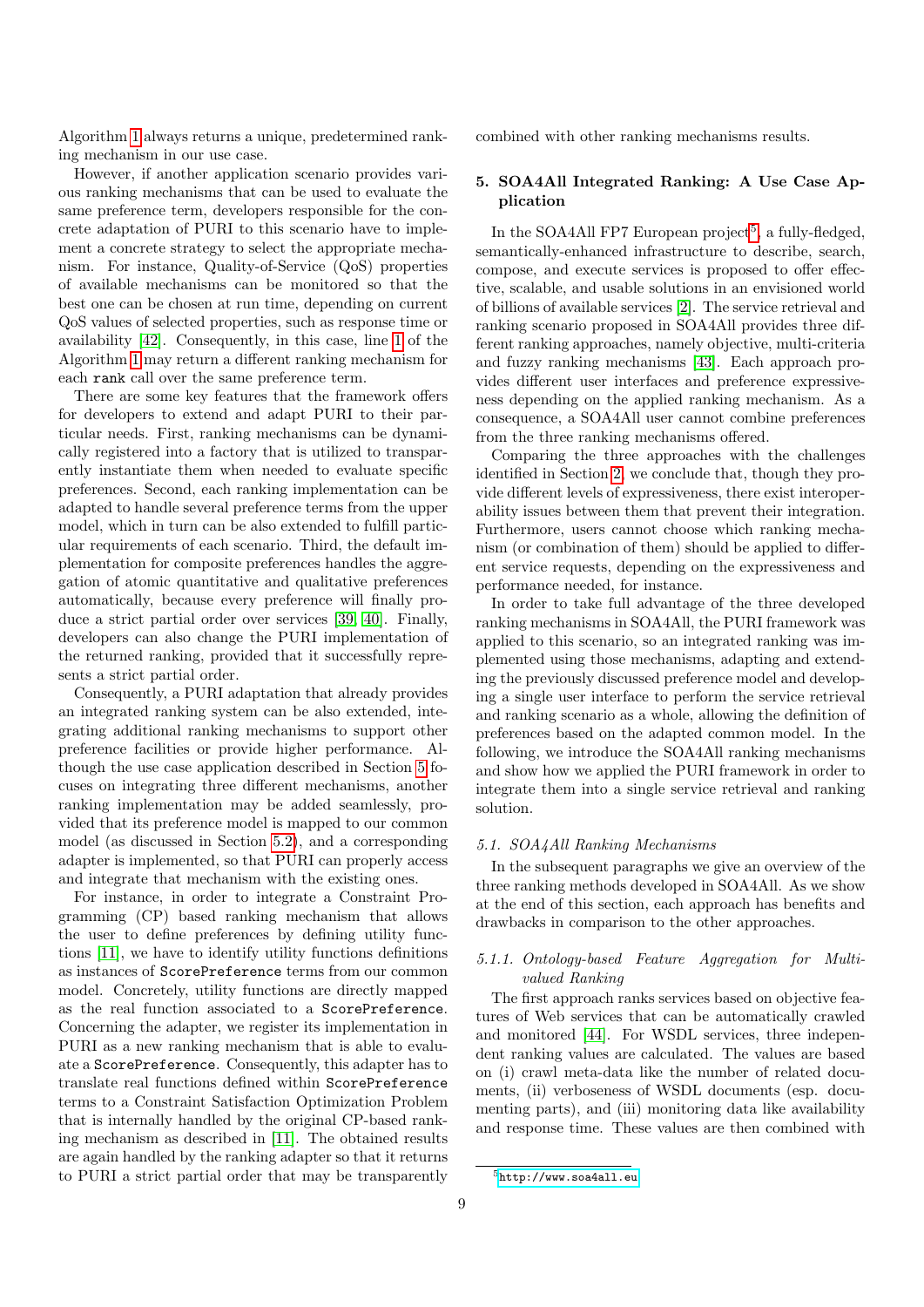equal weights to one global rank. For Web APIs, a confidence score of a Web page describing a Web API is taken into account, only.

The global rank of services is independent of the user preferences and can be directly derived from the individual scores. Objective preferences can be applied for typical Web service meta-data such as the related documents score, since it is mostly valid to prefer services with a high number of documents on the Web strongly related to them over services with less related documents. Further, the WSDL metrics rank favors services with comments and descriptions in their WSDL service descriptions and the monitoring rank promotes services with high availability. The confidence score of a Web API denotes the likelihood of a Web resource to be a Web API [\[44\]](#page-18-9).

Related Documents Rank. This rank is based on the crawl meta-data that is delivered by the crawler, and is calculated based on the following information: (i) How many related documents does a service have? We need to check the document annotations that belong to a service and then count the unique documents that are tied to the annotations (as more annotations can refer to the same document). (ii) How is the document related to a specific service? Documents can be direct inlinks or direct outlinks of the WSDL documents that describe a service, or the connection to the service can be determined by a term vector analysis of the documents and the service. In a first step, the number of related documents per service is calculated. Considering the number of document annotations only is not adequate because one document might have several annotations (e.g. a document that has a DirectOutLink annotation and a TermVectorSimilarityAssociation). Therefore, all DirectInLink, DirectOutLink, and TermVectorSimilarityAssociation annotations are first extracted in order to obtain the identifiers of all documents that correspond to the annotations. The number of multiple occurrences of the same document is counted, and then stored using the hasNumberOfRelatedDocuments property of the seekda Ranking Ontology. The single values that are used for the single kinds of related documents to calculate the temporary rank are currently experimental. These might be changed on a frequent basis until we discover the values that seem optimal for our needs. The final rank is stored for each service using the hasRelatedDocsRank property of the seekda Ranking Ontology.

WSDL Metrics Rank. This rank is based on metrics extracted from the WSDL documents. Currently, the metrics takes into account (a) the documentation of the service element, and (b) the documentation of the operations. The rank computation puts more importance on the documentation of the single operations than on service documentation, because it is more likely that operations contain useful information regarding the functionality provided by the operation as well as regarding their invocation. The final rank is stored for each service using the hasWSDLMetricRank property of the seekda Ranking Ontology.

Monitoring Rank. This rank is based on the liveliness information of a service, e.g. is the server reachable, does it correctly implement the SOAP protocol, etc. This liveliness information is delivered by seekda on a weekly basis. The availability score is a number between 0 and 1. Its value is set depending on the endpoint check result. For example, the score is 0 for read timeouts or errors, and 1 if based on the resulting payload (e.g., XML fault), it is very likely that communication with the WSDL service over SOAP messages is functioning. Other score values are set mostly based on the HTTP response code to reflect situations such as pages that are not found, or pages that require a login or an authentication, etc. The average service availability score is derived from scores for different time periods: last week, last month and last 6 months. It was assumed that the long-time availability of a service is more relevant than only the short-time availability over one week. It is important to note that this rank does not state anything about whether the functionality that the service announces is correctly implemented or not. The calculated rank is stored for each service using the hasMonitoringRank property of the seekda Ranking Ontology.

Web API Confidence Score. The ranking of Web APIs is derived from the seekda Web API confidence score. This score is calculated based on two classifiers within the crawler that check whether a Web resource might be a Web API or not. First, a classifier based on a support vector machine trained on a given data set is used for automatic classification of Web documents. Second, the Web API Evaluator performs structural and term vector analyses of the Web API resources, documentation Web pages, and related Web documents. The Web API Evaluator calculates indicators for the likelihood of the three Web resource categories of describing a Web API. The Web API rank is derived from the combination of the both confidence scores whereas more importance is given to the score of the SVM classifier. The applied weighting of the classifiers was determined by earlier evaluation results.

Obviously, services with higher values for this score are preferred. The global rank aggregates the individual values with equal weights. Then, it is normalized to the interval [0, 1] and is finally added as an additional service property to the service description. For Web APIs, the Web API rank is at the same time the global rank of the service.

# 5.1.2. Multi-criteria Ranking based on Non-Functional Properties

The second approach bases the service ranking on user defined preferences [\[8\]](#page-17-7). NFPs in offers and requests are specified by means of logical rules using terms of given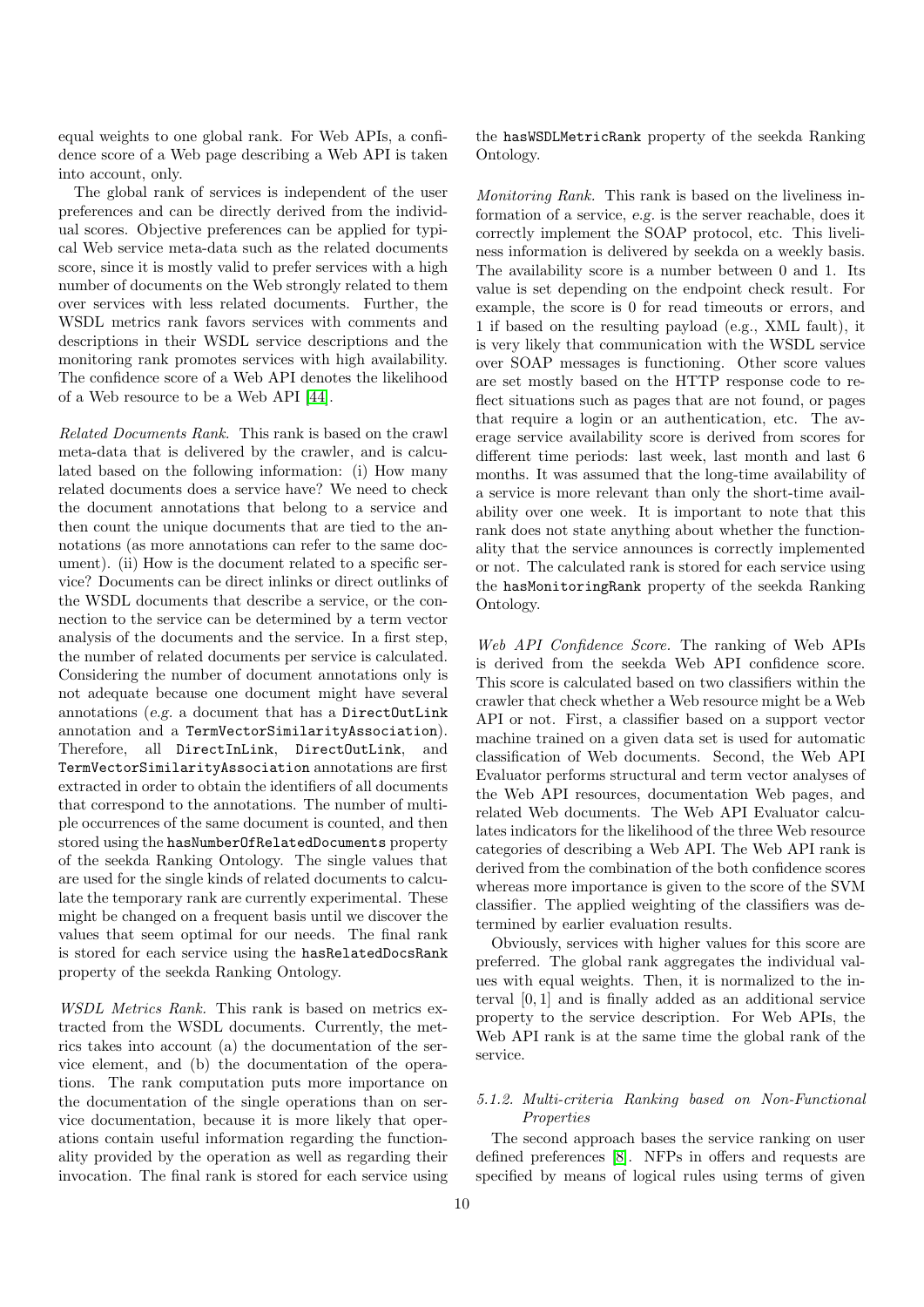NFP ontologies. The NFP model of descriptions is as follows.

# Class NonFunctionalProperty hasAnnotations type Annotation hasDefinition type Axiom

NFPs specified in the user request and service descriptions are formalized by means of logical rules using terms from NFP ontologies. The logical rules used to model NFPs of services are evaluated, during the ranking process, by a reasoning engine. Additional data is required during this process: (i) which NFPs the user is interested in, (ii) the importance of each of these NFPs, (iii) how the list of services should be ordered (i.e., ascending or descending), and (iv) concrete instance data. The NFP values obtained by evaluating the logical rules are sorted and the ordered list of services is built.

First, a set of terms containing NFPs and their associated importance is extracted from the user request. If no importance is specified, the default value is consider to be 0.5, which stands for a moderate interest in the respective NFP. The importance is a numeric value ranging from 0 to 1, where 1 encodes the fact that the user is extremely interested in the NFP and 0 encodes the opposite. Instance data from the goal is extracted and a knowledge base is created. The last step in extracting relevant information for the ranking process is to identify how the results should be ordered, either ascending or descending.

Once the preprocessing is completed, each service is assessed in order to determine whether the NFPs specified in the user request are available in the service description. If this is the case, the algorithm extracts the corresponding logic rules and evaluates them using a reasoning en-gine that supports WSML rules (e.g. IRIS<sup>[6](#page-10-0)</sup>). A quadruple structure containing the computed value and its importance for each service and NFP is built. An aggregated score is computed for each service by summing the normalized values of NFPs weighted by importance values. The results are collected in a set of tuples, where each tuple contains the service id and the computed score. Finally, the scores are ordered as specified by the user and the final list of services is returned.

The novelties of the second ranking approach are the combined use of ontological representation of NFPs with multiple NFP dimensions and the possibility to justify the computed ranking by the provision of provenance information [\[43\]](#page-18-8).

#### 5.1.3. Fuzzy Logic Based Ranking Approach

The third service ranking mechanism advances the expressiveness of user preferences from the second approach. The fuzzy logic based ranking mechanism features the following abilities: (i) express vagueness while formulating preferences using linguistic terms instead of crisp values, (ii) assign crisp property values to different categories



<span id="page-10-1"></span>Figure 5: Example of membership functions that define the membership degree  $d$  per category for the number  $M$  of messages.

by specifying overlapping fuzzy set membership functions that model these categories, and (iii) create complex preferences constructed by the combination of simple terms.

User preferences are expressed by fuzzy rules, which are an efficient way to compute an approximative solution, often more efficiently than classical approximation methods [\[45\]](#page-18-10). Intuitively, a fuzzy rule describes which combination of property values a user is willing to accept to which degree. A rule head assigns a linguistic term that represents the degree of acceptance to the distinguished linguistic variable acceptance. The degree of acceptance holds for the service if the condition in the rule body holds. Similarly, a rule body contains expressions that assign categories, represented by linguistic terms and modeled by fuzzy sets, to service properties. Conjunctions, disjunctions, and negations of these expressions are also allowed in the body.

In our example, the rule

if numberOfMessages  $=$   $fair$ then acceptance  $= super$ 

is part of the intended preference. Preferences contain those NFPs that a service should fulfill in order to be accepted for further consideration. Fuzzy set membership functions specify different levels (categories) of acceptance. The linguistic term fair is specified by a fuzzy set representing a range of number of messages (instead of a crisp value). A corresponding fuzzy set definition for this property is given in Figure [5.](#page-10-1) Three membership functions defining the terms low, fair, and high are specified by three overlapping trapezoid-shaped fuzzy sets with varying number of messages in horizontal and the degree of membership d, between 0 and 1, in the vertical direction. The linguistic terms allow users to refer to the sets instead of using values in the rule base. If the given fuzzy set definitions cannot be reused for a preference, users may customize or create them according to their needs with a Web based visual interface.

The process of computing a fuzzy logic based rank of services is composed of four main steps:  $a)$  fuzzification,  $b)$  inferencing, c) aggregation, and  $d$ ) defuzzification. In step a), crisp NFP values of service descriptions are fuzzified, i.e. their membership in corresponding categories modeled by fuzzy sets are computed. During the inferencing step b), a degree of fulfillment for each fuzzy rule defined in the preference is computed. Then, the fuzzy set of the head of each rule is chopped at the level equal to the degree of

<span id="page-10-0"></span> $6$ <http://www.iris-reasoner.org>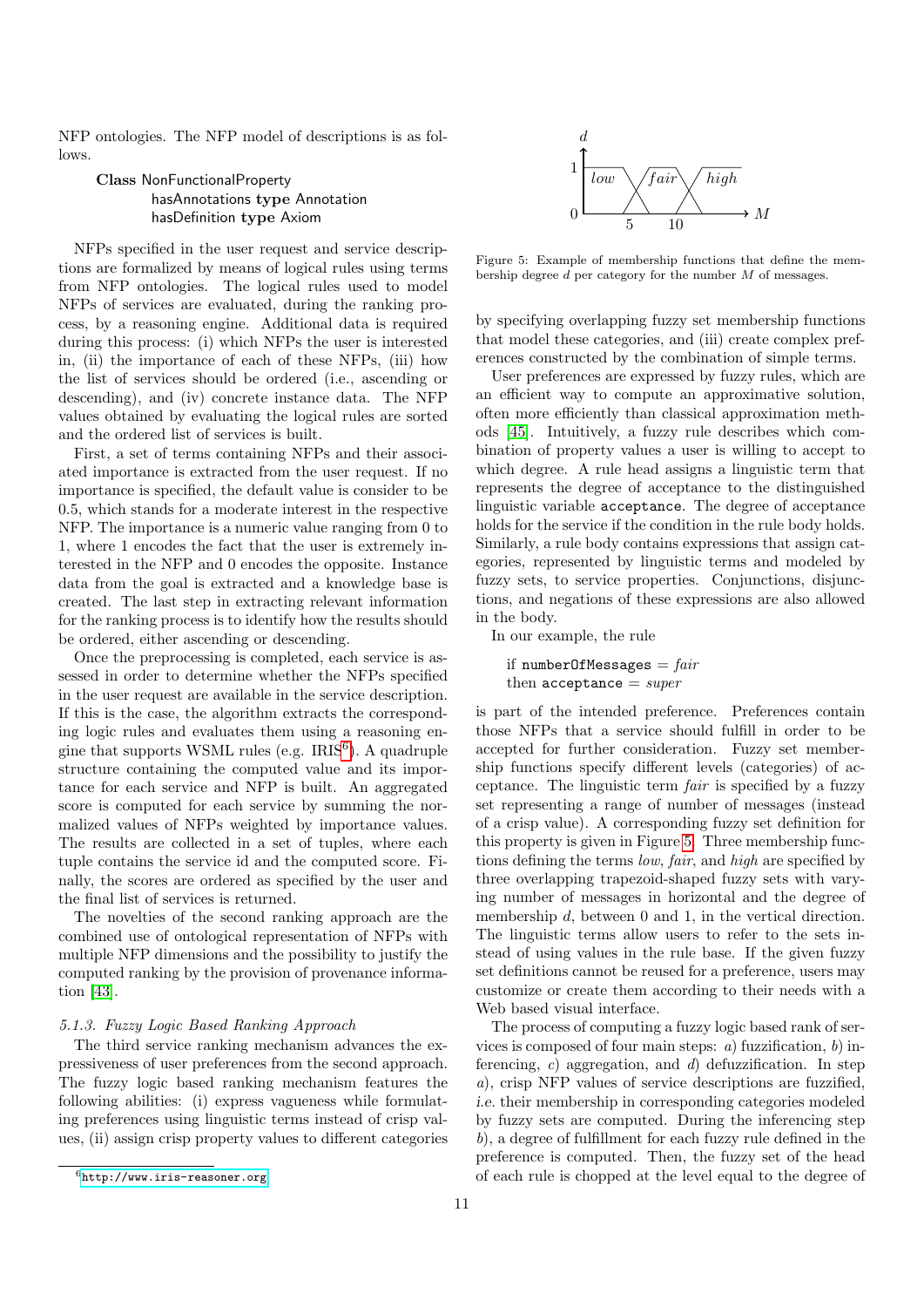fulfillment of the rule's premise. In step  $c$ , the chopped fuzzy sets of the rule heads are aggregated. The aggregated set denotes the service rank as another fuzzy set, which is finally defuzzified to a value between 0 and 1 in step d). A more detailed description of the computational process along with an example was provided in [\[43\]](#page-18-8).

*Membership degree.* In step a) and b), the degree of membership of a service property and the degree of fulfillment of a fuzzy rule, respectively, are computed as follows. Let O be the concept that represents the acceptance and let O be divided into k categories  $O_1, ..., O_k$ . Then, there exist (at most) k rules in the rule base  $\{R_1, ..., R_j | j \leq k\},\$ where any rule  $R_i$  has  $O_i$  in the rule head. Each rule is processed in the inferencing step  $b$ ) as follows. For each  $R_i$ , the degree  $d_{O_i}^w$  to that a service w fulfills the body of  $R_i$  is determined. The membership degree  $d_{O_i}^w$  of the whole premise is derived from the degrees of the individual terms by using the following semantics suggested by Zadeh in [\[46\]](#page-18-11). Let  $\mu_A$  and  $\mu_B$  denote two membership functions, then

$$
(\mu_A \wedge \mu_B)(w) \equiv \min{\mu_A(w), \mu_B(w)},
$$
  

$$
(\mu_A \vee \mu_B)(w) \equiv \max{\mu_A(w), \mu_B(w)},
$$
  

$$
\neg \mu_A(w) \equiv 1 - \mu_A(w).
$$

The membership of  $w$  to  $\mu$  is calculated by obtaining the value of  $y$  for  $x$ , which lies on the line passing through  $(x_1, y_1)$  and  $(x_2, y_2)$ . As each membership function is described by several lines, the value of  $y$  is only obtained from the line that passes through  $(x, y)$  between the line's end points  $(x_1, y_1)$  and  $(x_2, y_2)$ .

$$
y = \frac{y_2 - y_1}{x_2 - x_1}(x - x_1) + y_1
$$

At the end of step b), a new membership function  $\mu_{O_i}^w$  is computed from  $d_{O_i}^w$  and the fuzzy set  $O_i$  representing the linguistic term in the rule head. Therefore, the part of the membership function  $\mu_{O_i}^w$  that is higher than  $d_{O_i}^w$  is cut.

In the aggregation step c), the fuzzy sets  $\mu_{O_i}^w$  computed in step b) are aggregated into one fuzzy set  $\mu_{O}^{w}$ , which represents the solution of the problem. The solution  $\mu_{\mathcal{O}}^w$ simply takes the maximum of all the  $\mu_{O_i}^w$  functions. Fig-ure [6](#page-11-0) illustrates the result of step  $b$ ) for a rule base with two rules for the good and super acceptance categories. The degree of fulfillments of the rule bodies are 0.5 and 0.8 respectively. The membership function  $\mu_{O}^{w}$  shown in Figure [7](#page-11-1) is the result of the aggregation of both functions  $\mu_{O_i}^w$  in Figure [6.](#page-11-0)

In the final step d, the fuzzy set  $\mu_O^w$  is defuzzified to obtain a crisp value between 0 and 1, which represents the actual rank [\[12\]](#page-17-11). Again, while there are various defuzzification techniques available in the literature, the center of gravity method is perhaps the most widely used. According to [\[47\]](#page-18-12), there is no systematic procedure for choosing a defuzzification strategy. Hence, other strategies like the max criterion, mean of maximum, or center of area method



Figure 6: Example set of membership functions generated in step b) from two fuzzy if-then rules.

<span id="page-11-0"></span>

<span id="page-11-1"></span>Figure 7: Aggregated membership function derived from the example in Figure [6.](#page-11-0)  $c_q$  denotes the center of gravity.

are also applicable. In our approach, the  $x$  coordinate of the center of gravity (illustrated by  $c_g$  in the example of Figure [7\)](#page-11-1) determines the overall acceptance of a service  $w$ and is computed as follows.

$$
x = \frac{\sum_{i=1}^{n} x_i y_i}{\sum_{i=1}^{n} y_i}
$$

### 5.1.4. Comparison of Ranking Methods

The first approach (objective) is clearly distinguished by its simplicity. It is similar to Google Web site ranking as the global rank can be computed off-line and independently from user preferences. Therefore, the ranking can be further exploited by other components like other ranking or retrieval mechanisms if top-k algorithms are applied. That is, the k most promising services (with a high global rank) are processed exclusively or in a privileged manner such that results can be delivered faster. The downside of the first mechanism is its limitation to a given set of properties that are observable by the crawler as well as the lacking ability of user customization, i.e., the expressiveness of available preferences is constrained.

The second ranking method (multi-criteria) overcomes the shortcoming of the previous one by providing a preference model and taking any ontologically defined NFPs into account. It provides users simple means to express preferences on ascending and descending orderings with weighted aggregation into a global rank. However, this approach relies on the assumption of independent property preferences. That is, it cannot be expressed that a user accepts a higher price if a high quality is offered, for instance. The limited expressiveness of the preference model is therefore the motivation for the third method.

Fuzzy if-then preferences have a higher expressiveness. Dependencies between different desired properties as well as desired fuzzy value ranges can be specified. Further, users can express rather vague preferences by fuzzy sets.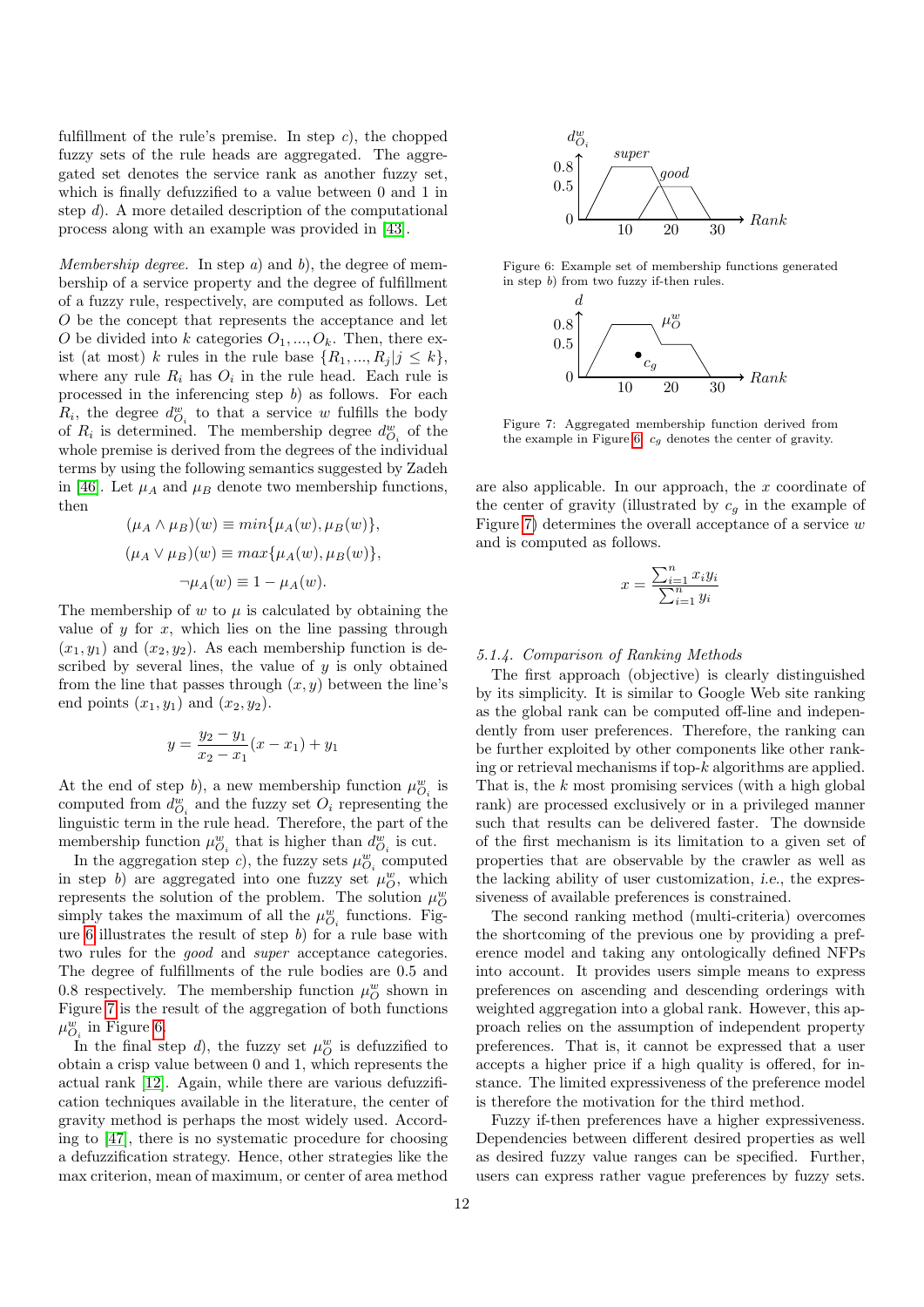

<span id="page-12-1"></span>Figure 8: SOA4All adaptation of the preference model.

On the downside of this third approach is the increased computational effort that is required to compute a ranking, and the complexity of the preference definition.

As a conclusion, each SOA4All ranking mechanism serves a particular purpose depending on the level of expressiveness and flexibility the user needs when defining preferences for service ranking. For instance, in order to model the example discussed in Section [2,](#page-1-1) the multicriteria ranking can be used to define and efficiently evaluate the price preference, whereas the fuzzy logic based approach is useful to express the preference on the number of messages. However, the combination of those two preferences is not possible in this use case, as it has already been identified in Section [2](#page-1-1) as a challenge in SWS ranking. In this scenario, our PURI framework can be applied to overcome the associated issues and effectively combine SOA4All ranking mechanisms, as described in the following.

#### <span id="page-12-0"></span>5.2. Preference Model Adaptation

Before instantiating the PURI framework to provide an integrated ranking solution for the SOA4All use case, the different preference models offered by each ranking mechanism have to be integrated into our previously presented common preference model. Therefore, similarities between our preference model facilities and those provided by SOA4All ranking mechanisms have to be identified. Figure [8](#page-12-1) shows the extended preference model that supports SOA4All facilities, where new preference terms with respect to the basic model shown in Figure [4](#page-6-1) are depicted in italics.

In the first case, objective multi-valued ranking is based on metrics and derived ranks that can be used to order the retrieved services, where the resulting ranking should present services with higher ranking values for the chosen metric at its top. Consequently, we simply interpret a preference on a concrete ObjectiveMetric as a particular case of a HighestPreference that constrains the domain concept that can be referred to the available monitored metrics. For instance, a request may contain a preference where the user prefers services with higher global rank.

Concerning the NFP-based multi-criteria ranking mechanism, its own preference model allows to define the NFP of interest, which is identified as the DomainConcept that a preference refers to in our model as depicted in Figure [3.](#page-6-0) Depending on the desired ordering, the preference can be considered as a Lowest or a Highest one in the common model, which is extended by including an associated operand that can be used to define the relative importance as a float value. This importance value can be used itself to compose several ascending or descending preferences, because it is used in the normalization and aggregation stage of this ranking mechanism. Therefore, we added a composite numerical preference called WeightedPreference that can combine several Lowest or Highest preferences provided that they define a corresponding importance value. Note that objective multivalued ranking metrics can be also used as the referred NFP so that both ranking mechanisms can be easily combined using a WeightedPreference.

Finally, the fuzzy logic based ranking mechanism provides fuzzy rules and membership functions as the basic constructs to define preferences. On the one hand, a fuzzy rule is interpreted as a specialization of a NumericalPreference whose combining function is defined by the fuzzy ranking algorithm. A FuzzyRule-Preference contains a premise (rule body) and a conclusion (rule head). Premises may contain fuzzy logic negations, disjunctions and conjunctions that are also consid-ered to be specializations of NumericalPreferences<sup>[7](#page-12-2)</sup> as they can combine different fuzzy set membership functions. A conclusion also contains a fuzzy set membership function that is interpreted as the fuzzy score of the rule. Furthermore, rules can also be combined in a FuzzyGoalPreference, that is interpreted as a particular NumericalPreference, too.

On the other hand, fuzzy set membership functions are considered atomic preferences because they provide means to obtain a fuzzy score value depending on the value of a referred domain concept, such as price or number of messages. In our common model, there exists a generic preference called ScorePreference that is defined after a real function that computes the score used to rank services [\[39\]](#page-18-4). Therefore, we model fuzzy membership functions as a particular case of a ScorePreference (denoted as FuzzyMemFuncPreference in Figure [8\)](#page-12-1), whose scoring function is precisely that membership function.

For instance, the example discussed in Section [2](#page-1-1) can be modeled using the adapted common preference model as follows. In that example there are two atomic preferences that can be modeled using (1) a LowestPreference on the price per message, as provided by the NFP-based multicriteria ranking mechanism; and (2) a fuzzy membership function (FuzzyMemFuncPreference), which models the

<span id="page-12-2"></span><sup>7</sup> In order to simplify Figure [8,](#page-12-1) all fuzzy preference composite constructors (rules, goals, negations, disjunctions and conjunctions) are denoted as Fuzzy\* Preference.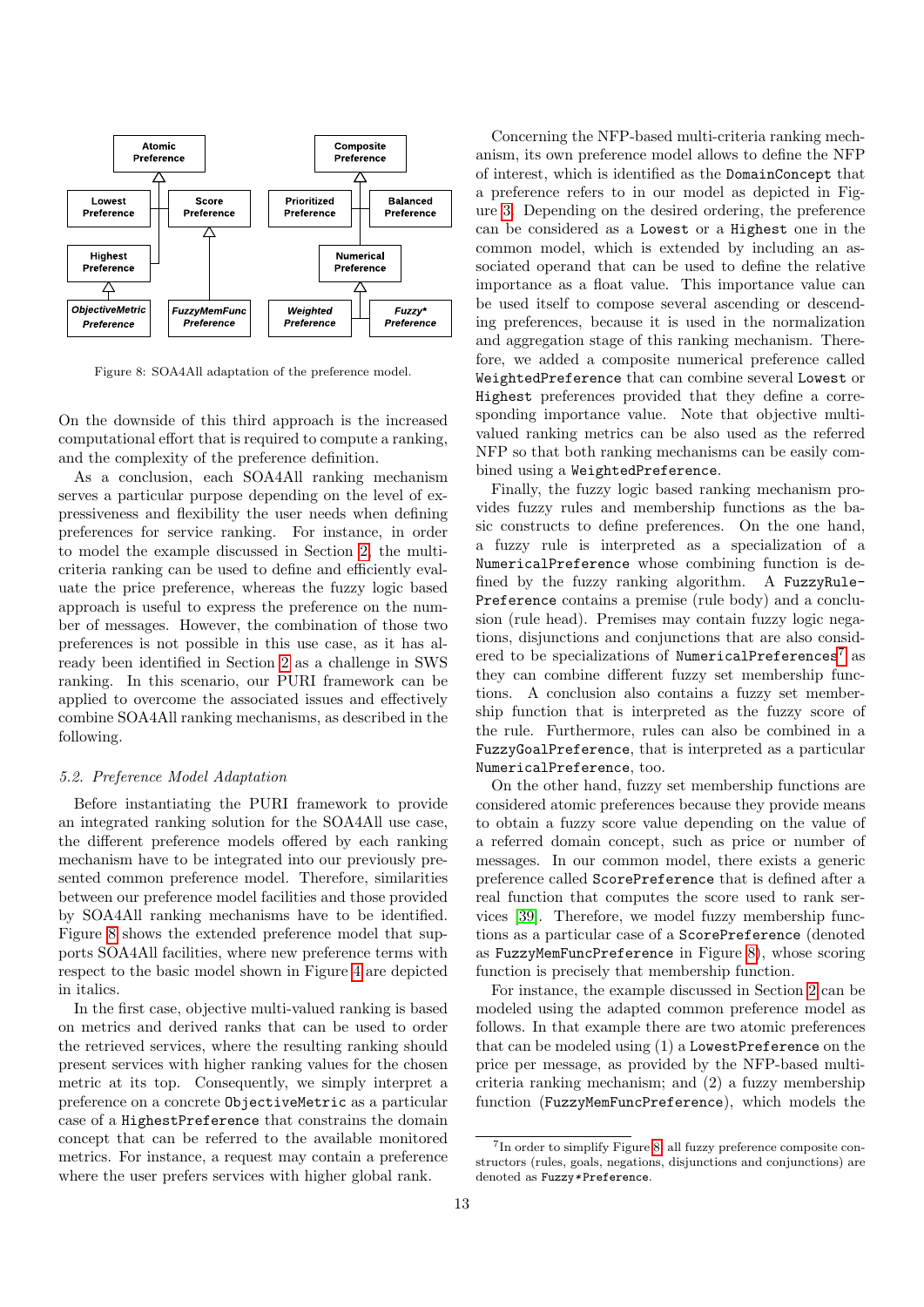preference on the fair number of simultaneously sent messages, evaluated by the fuzzy logic based approach. Furthermore, both atomic preferences can be composed using a BalancedPreference (directly implemented by PURI), so that they are considered equally important for the user. A partial representation of this example is presented in Listing [3,](#page-13-0) deliberately omitting hasRankingMechanism values as they have been described previously, as well as prefixes already defined in previous listings. Note that the fuzzy membership function has to be included within a fuzzy goal, which is also partially represented.

<span id="page-13-0"></span>Listing 3: Instance of the user preference from Section [2.](#page-1-1)

| ex:userPreference                          |  |
|--------------------------------------------|--|
| a puri:BalancedPreference ;                |  |
| puri: hasOperands ex: pricePreference      |  |
| ex:numberOfMessagesPreference.             |  |
| ex: pricePreference                        |  |
| a puri:LowestPreference ;                  |  |
| puri: refersTo telco: UnitCost.            |  |
| ex:numberOfMessagesPreference              |  |
| a puri:FuzzyGoalPreference ;               |  |
| puri: hasOperands ex: superRule,           |  |
| $ex:goodRule$ .                            |  |
| ex: superRule a puri: FuzzyRulePreference; |  |
| puri: hasOperands ex: superRuleBody,       |  |
| ex:superRuleHead.                          |  |
| ex:superRuleBody                           |  |
| a puri: FuzzyMemFuncPreference ;           |  |
| puri: refersTo telco: NumberOfMessages ;   |  |
| puri: hasScoringFunction                   |  |
| ex:fairMembershipFunction                  |  |

The PURI framework analyzes this preference and the referred NFP values of service descriptions (e.g. telco:UnitCost and telco:NumberOfMessages as in Listing [4\)](#page-13-1) in order to rank a set of previously retrieved services. For instance, Listing [4](#page-13-1) describes the NFP values of ex:smsService1 service from Listing [2.](#page-5-4)

Listing 4: NFP terms of a service description.

<span id="page-13-1"></span>

| $@prefix$ wl: <http: ns="" wsmo-lite<math="" www.wsmo.org="">#.</http:> |
|-------------------------------------------------------------------------|
| $ex: \texttt{smsService1}$                                              |
| a posm: Service, puri: ServiceDescription;                              |
| puri: has Features ex: price Service 1,                                 |
| ex: messagesService1 .                                                  |
| ex: priceService1                                                       |
| a wl:NonFunctionalParameter,                                            |
| puri: NonFunctionalTerm;                                                |
| puri: refersTo telco: UnitCost;                                         |
| telco: has Amount "0.03" ^ xsd: double.                                 |
| ex: messagesService1                                                    |
| a wl:NonFunctionalParameter,                                            |
| puri: NonFunctionalTerm;                                                |
| puri: refersTo telco: NumberOfMessages;                                 |
| telco: has Amount "10" ^ xsd: integer.                                  |

In our example, a preference over the number of message that a service is able to send with one invocation is expressed in the fuzzy goal ex:numberOfMessagesPreference. Two categories good and super for the objective function are used and formulated as follows.

if numberOfMessages  $=$   $low$  or  $numberOfMessages = high$ then acceptance  $= good$ if numberOfMessages  $=$   $fair$ then acceptance  $= super$ 

Super acceptance is preferred over good acceptance. In order to determine the degree of acceptance, the specified membership function for the service property NumberOfMessages allows to determine the membership of each service to each category (low, fair, or high). For the given example offer, the membership degree d for each category is  $d(low) = 0$ ,  $d(fair) = 1$ ,  $d(high) = 0$ . Therefore, the example offer falls into the acceptance category super of the objective function which is specified in the preference of Listing [3.](#page-13-0)

# 5.3. Applying PURI to SOA4All Integrated Ranking Implementation

Starting from the model adaptation discussed in the previous paragraphs, the actual implementation of the SOA4All integrated ranking approach involves the application and extension of the PURI framework to develop a holistic solution to service retrieval that allows the combination of several ranking mechanisms, exploiting synergies and providing a single, unified user interface to the SOA4All service retrieval scenario.

First of all, each ranking mechanism interface was adapted to PURI ranking API. Essentially, each adapter supports the corresponding preference terms that are handled by each ranking mechanism. Using a dynamic instantiation, PURI is able to identify which adapters have to be used to rank a set of retrieved services in terms of a user provided preference. Furthermore, PURI is also responsible to orchestrate those adapters in order to combine ranking results from different ranking mechanisms in the event that composite preferences are specified by the user.

The developed SOA4All integrated ranking was deployed as a Web service itself, so that it could be easily integrated within the global SOA4All service retrieval and ranking solution and is simultaneously offered as a standalone component which allows to define preferences based on the discussed common model for the three ranking mechanisms proposed in SOA4All.

Finally, in order to apply our holistic solution to the SOA4All use case, it is necessary to put together both service retrieval and integrated ranking implementations, integrating both components using a common user interface to the global SOA4All service retrieval system. A user can first enter criteria in order to filter the result set. A set of functionality classes from a tree-structured hierarchy can be selected. Multiple selections are interpreted such that retrieved services are member of all selected classes. Furthermore, the user may refine the desired service functionality with logic expressions describing inputs, outputs, pre-conditions, and effects. The desired values of NFPs can be constrained, too. Based on these requirements, the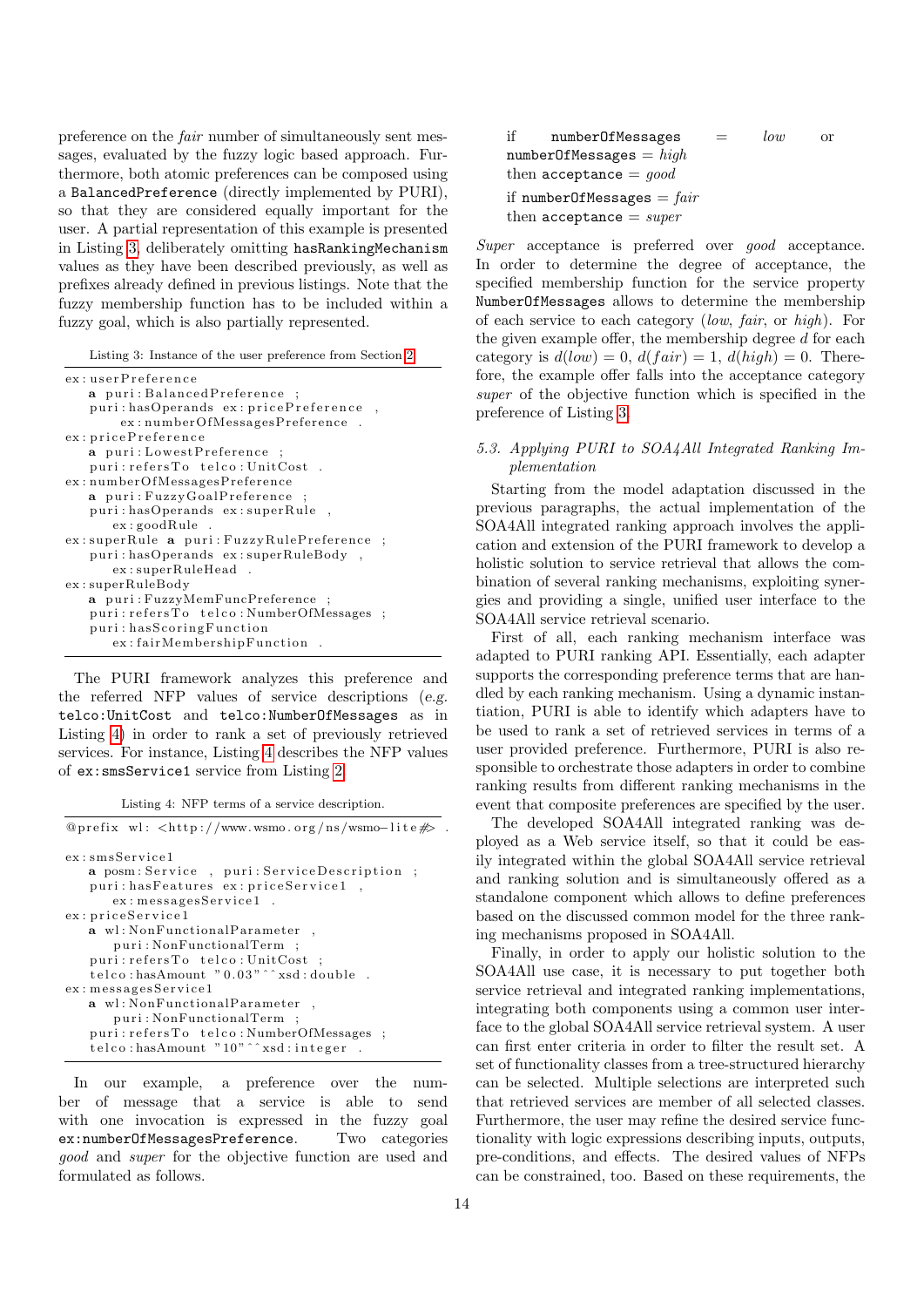| <b>G SOA4ALL INTEGRATED RANKING</b><br><b>Rank services</b><br><b>Show preferences</b> |                                                        |                               |  |  |
|----------------------------------------------------------------------------------------|--------------------------------------------------------|-------------------------------|--|--|
| Q                                                                                      | Attributes for The lower price the better              | <b>Services</b>               |  |  |
| Equally important preferences userPreference<br>• The lower price the better           | Name:                                                  | http://www.example.com/SMS1#a |  |  |
| • NumberOfMessages should be fair                                                      | price                                                  | http://www.example.com/sms3#a |  |  |
|                                                                                        | refersTo:                                              | http://www.example.com/sms2#a |  |  |
|                                                                                        | http://www.semanticweb.org/ontologies/SMS.owl#UnitCost |                               |  |  |
|                                                                                        |                                                        |                               |  |  |

<span id="page-14-0"></span>Figure 9: Screenshot of the preference definition user interface.

SOA4All retrieval component is able to determine the set of matching service descriptions.

In a second step, the user may specify preferences in order to rank services. Therefore, as depicted in Figure [9,](#page-14-0) the Web-based interface guides the user in expressing preferences with minimal knowledge about the syntax. The preference type (see Figure [4\)](#page-6-1) is chosen from a predefined list and the referred NFP concept as well as operands are entered in dedicated text fields. Finally a name is assigned to the preference that allows to construct composite preference structures more conveniently. Upon submit, the services are presented to the user in the ranked order. The prototype implementation of the integrated ranking component can be reached at [http:](http://www.isa.us.es/soa4all-integrated-ranking/) [//www.isa.us.es/soa4all-integrated-ranking/](http://www.isa.us.es/soa4all-integrated-ranking/).

## 5.4. Discussion

In order to evaluate the validity of our proposal, we analyze its effectiveness in fulfilling the challenges identified in Section [2.](#page-1-1) Table [2](#page-15-1) presents a qualitative analysis of the SOA4All Integrated Ranking implementation, though we discuss in the following how each challenge can be also analyzed in more generic scenarios.

Concerning the expressiveness of each proposal [\(C1\)](#page-2-1), the integrated ranking approach using PURI allows the user to define preferences using any of the facilities provided by each other ranking mechanism. Consequently, it offers a higher expressiveness even when compared to the SOA4All fuzzy based approach, because of the pos-sibility to combine other mechanisms<sup>[8](#page-14-1)</sup> provided by our user-centric, strict partial order interpretation of preferences [\[48\]](#page-18-13).

In addition to the SOA4All PURI application that validates our proposal, we have also evaluated that our common preference model provides a high flexibility and expressiveness by applying it to additional validation scenarios. Thus, our model was successfully applied to describe different discovery scenarios described by the re-

<span id="page-14-1"></span><sup>8</sup>See Section [5.1](#page-8-2) for a comparison of their corresponding degrees of expressiveness

search community within the SWS Challenge<sup>[9](#page-14-2)</sup>. In particular, we validated an early version of our common model using the Shipment Discovery scenario [\[11\]](#page-17-10), in addition to the complete description of the more complex Logistics Management scenario presented in [\[39\]](#page-18-4).

In turn, the interoperability degree  $(C2)$  has been measured by evaluating both the kind and number of preferences that can be combined. Although in the SOA4All application each ranking mechanism uses semantic models to define preferences, the lack of an upper model made their interoperation at the description level difficult, showing a medium interoperability in Table [2.](#page-15-1) Using our common preference model, facilities from any ranking mechanism can be composed together, exploiting its synergies and providing the user with more control over the service retrieval and ranking process.

In particular, we evaluated what kind of combinations are enabled by our model. Because of its inductive definition, the number of preferences that can be combined together is not limited. Composite preferences are composed of several preference terms that can be either atomic or composite preferences, allowing the user to express complex desires that combine an arbitrary number of preferences. Thus, we performed experiments that generated random combinations of preferences with an arbitrary depth, showing that the execution time of the analysis performed by PURI on every combination is at most linear with respect to the number of preference terms, regardless of their tree structure and depth. However, it is worth noting that real user preferences only contains two to six terms, in general [\[49\]](#page-18-14).

Finally, at implementation level, we analyzed the integrability degree [\(C3\)](#page-2-3). In the SOA4All scenario, both multi-criteria and fuzzy logic based ranking mechanisms cannot be easily integrated because of the different underlying formalisms (i.e. they offer a low integrability degree), though the objective ranking can be transparently integrated with the service retrieval component, retrieving services already ordered by the computed global rank, that can be further processed by any of the other ranking

<span id="page-14-2"></span><sup>9</sup><http://sws-challenge.org>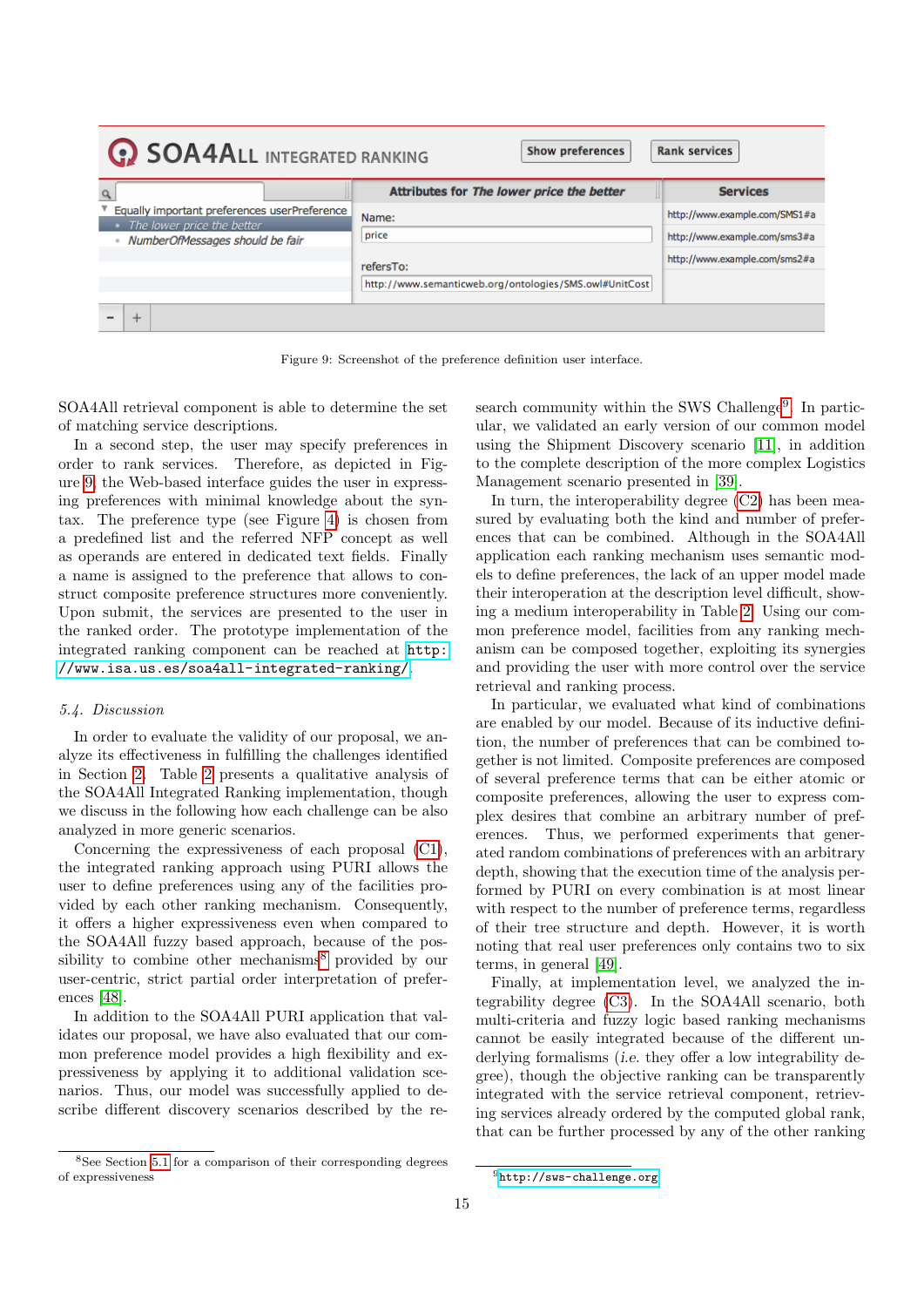<span id="page-15-1"></span>Table 2: Comparison between eclectic and holistic SOA4All service ranking.

| Ranking Approach       | C1              | C2     | C3              |
|------------------------|-----------------|--------|-----------------|
| Objective Ranking      | $_{\text{low}}$ | Medium | Medium          |
| Multi-criteria Ranking | Medium          | Medium | $_{\text{low}}$ |
| Fuzzy based Ranking    | High            | Medium | Low             |
| Integrated Ranking     | High            | High   | High            |

mechanisms.

However, the integrated ranking approach implemented using PURI is not only able to integrate the three available ranking mechanisms into a unique service retrieval and ranking system, but also to orchestrate the ranking execution workflow in terms of the concrete preferences defined by the user, providing a high integrability [\(C3\)](#page-2-3). Furthermore, as the integrated ranking solution is based on the internal ranking mechanisms, the integrated ranking performance depends on those mechanisms. As we measured in our SOA4All application, the workflow orchestration provided by the framework does not add a significant penalty to the total execution time, because it redirects ranking requests to relevant mechanisms and subsequently combines the results of internal rankers. Latter step takes linear time with respect to the number of results of each composite preference. If preferences are composed using PrioritizedPreference terms, the overall execution time may be less as some services may not need to be compared with respect to second and subsequent composed preferences. Moreover, as preferences composed using BalancedPreference terms are evaluated in parallel, the whole composition performed by PURI usually takes less time than the individual evaluation of composed preferences by their corresponding ranking mechanisms, subsequently.

In addition to the previous validation of our proposal within our use case scenario, we also performed a reusability analysis of PURI, in order to evaluate the ease-ofuse and extensibility of our proposed framework. Table [3](#page-16-0) present a subset of the metrics we computed in order to analyze the reusability of a framework according to [\[50\]](#page-18-15). We evaluated both PURI framework and the adaptation described in this section to SOA4All project, although in Table [3](#page-16-0) we only represent values from the multi-criteria ranking adaptation in order to better analyze the cost of integrating a mechanism.

According to the measured values, the number of methods (NOM), attributes (NAT), and parameters per method (NPM) for each class in both cases are low, offering a streamlined, understandable architecture that helps developers to easily extend the framework and implement new adaptations. Concerning actual number of lines of code in methods (MLC) and their algorithmic complexity (WMC), our PURI framework obtain low values showing that it has been designed to be simple enough to facilitate its reusability. The adaptation is inherently more complex, since it deals with the concrete ranking mechanism implementation. However, in both cases the maximum McCabe cyclomatic complexity is 9, below the recommended threshold [\[51\]](#page-18-16). Finally, both PURI framework and the evaluated adaptation do not present lack of cohesion, and coupling degrees are contained, especially in the case of the adaptation, which only depends on the PURI framework and the concrete ranking mechanism being adapted.

Nevertheless, our proposal presents two particular limitations. On the one hand, in order to extend the integrated ranking system by adding other ranking mechanisms, a proper adapter has to be implemented, possibly extending the preference model so that facilities provided by new mechanisms are integrated into the common model. According to the presented metrics, this extension is not costly. On the other hand, if several ranking mechanisms can evaluate the same preference term, the user cannot specifically state which concrete mechanism should be used to rank with respect to that term, as that is pre-defined at design time as discussed in Section [4.3.2.](#page-6-3) While the former issue can be solved at design time by solution developers, the latter can be considered a particular instance of a service ranking. Using this interpretation, the different ranking mechanisms should be described as candidate services, so that they could be ranked according to the user preferences on them. For instance, a user may prefer to rank services using more expressive ranking mechanisms instead of faster ones.

# <span id="page-15-0"></span>6. Conclusions

Current service retrieval systems have to perform a subsequent ranking so that they can return an ordered list of services in terms of defined preferences, in order to obtain the best service that fulfills the request. However, ranking mechanisms are coupled with ad hoc preference models that constrain the expressiveness of user preferences. Furthermore, these models are not interoperable in general, so a service retrieval system cannot combine several ranking mechanisms to provide more flexible and expressive facilities to define preferences.

Our proposal solves these identified issues of the service retrieval scenario by providing a common and highly expressive semantic preference model that enables the integration of different ranking mechanisms adapting the PURI framework, which is presented in this article. Consequently, our contribution offers a series of features that can be summed up as follows:

• Flexibility. The integration of any ranking mechanism using a common preference model allows end users to choose which preference facilities need for each request, without knowing the underlying ranking mechanisms that will be instantiated to actually rank retrieved services.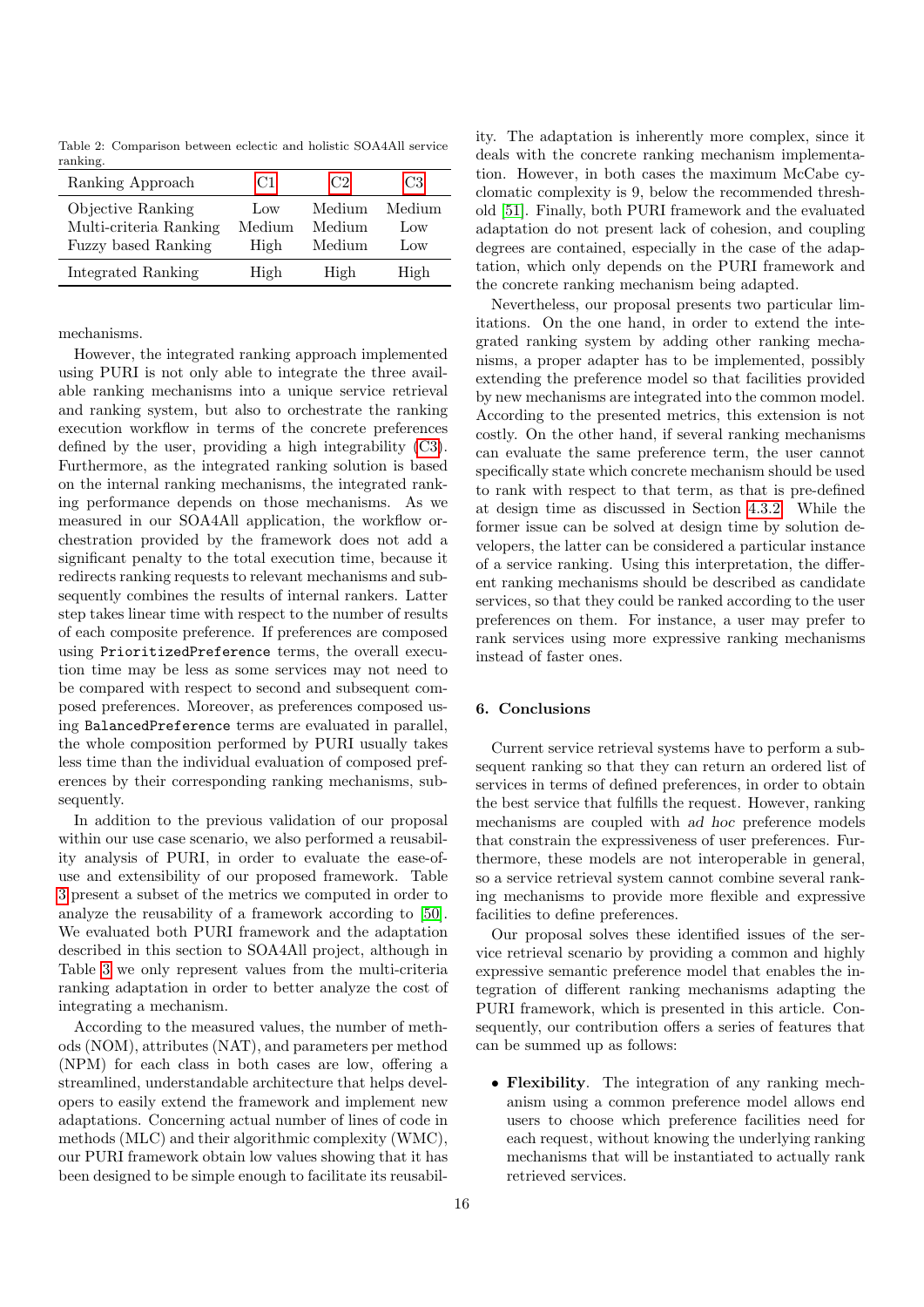|            | PURI  |      |      | PURI - SOA4All Adaptation |       |          |            |          |
|------------|-------|------|------|---------------------------|-------|----------|------------|----------|
| Metric     | Total | Mean | Dev. | Max                       | Total | Mean     | $\rm Dev.$ | Max      |
| NOM        | 43    | 4.30 | 2.45 | 10                        | 33    | 4.71     | 2.86       | 10       |
| <b>NAT</b> | 9     | 0.90 | 0.70 | $\overline{2}$            | 5     | 0.71     | 0.45       | 1        |
| <b>NPM</b> |       | 1.05 | 0.85 | 3                         |       | 0.79     | 0.80       | 3        |
| MLC        | 209   | 4.75 | 5.43 | 18                        | 460   | 16.43    | 18.51      | 54       |
| WMC        | 81    | 8.10 | 5.41 | 18                        | 91    | 13       | 13.48      | 44       |
| <b>LCM</b> |       | 0.10 | 0.20 | 0.50                      |       | $\Omega$ | 0          | $\theta$ |
| AFC        |       | 3.50 | 2.06 | 7                         |       | 1        | $\Omega$   |          |
| EFC        |       | 2.50 | 0.50 | 3                         |       | 3.50     | 2.50       | 6        |

<span id="page-16-0"></span>Table 3: Software metrics for PURI framework and its SOA4All adaptation.

NOM=number of methods in classes and interfaces; NAT=number of attributes in classes; NPM=number of parameters per method; MLC=number of lines in methods; WMC=weighted sum of McCabe cyclomatic complexity for all methods in a class; LCM=lack of cohesion of methods; AFC=afferent coupling; EFC=efferent coupling.

- High expressiveness. The preference model offers a comprehensive set of preference terms that can be easily combined and adapted in order to define complex preferences to rank services.
- Ease of use. Users do not need to access each ranking mechanism separately if they want to combine their results. A single entry point is provided in our solution that allows users to define their preferences and process them to rank the retrieved services.
- Lightweight. PURI provides a lightweight integration solution that does not add any noticeable performance penalty to the ranking process performed by each mechanism alone.
- Reusability. Our proposed framework can be extended and applied to other scenarios with low effort, enabling a seamless integration of new ranking mechanisms.

Furthermore, we have presented a validation of our proposal contextualized in the SOA4All EU FP7 project, in addition to other validation scenarios where PURI have been successfully applied, such as public administration service infrastructures and proposed scenarios from the SWS Challenge. Particularly, in SOA4All, we have integrated three different ranking mechanisms, namely objective multi-valued ranking, NFP-based multi-criteria ranking, and fuzzy logic based ranking. Furthermore, our solution to this scenario provides a single user interface to define requirements and preferences, simplifying their definition and offering a unique entry point for the whole service retrieval and ranking system, no matter what ranking mechanisms will be needed in the process.

Finally, we have also identified other scenarios where PURI can be useful to provide a holistic, integrated ranking approach. Specifically, we successfully adapted our

framework to the PLATINA-FAST service trading system that is being implemented for Regional Administration in Andalusia, Spain. Furthermore, PURI is being adopted as the ranking framework for a series of local and European research project proposals from different domains, such as service agreements, dynamic configurators, and e-learning platforms.

Having successfully validated and applied PURI to the service ranking domain, we further plan to investigate how our approach can be applied to the more general ranking problem in the domain of information retrieval. Any structured information featuring property descriptions can be considered for a ranking. For instance, Web sites like the ones returned upon submitting a Web search query (e.g., to Google Web search) can be ranked with PURI based on user specific preferences on properties like popularity, degree of connectivity, etc.

We have already identified the requirements to adapt PURI to more general information retrieval domains. In principle, the preference model does not need to be modified to support different domains, because it is already generic. Conversely, the API should be modified to accept any item that is able to be ranked. As a consequence, ranking mechanisms have to be adapted to allow the ranking of those domain-dependent items, and to return a properly typed ranking result, too. Finally, PURI abstract factory should be changed to accept multiple ranking mechanisms adapted to the specific domain to that PURI is going to be applied to.

## Acknowledgements

This work has been partially supported by the European Commission (FEDER) and Spanish Government under CICYT projects SETI (TIN2009-07366) and TAPAS (TIN2012-32273), by the Andalusian Government under projects ISABEL (TIC-2533) and THEOS (TIC-5906), by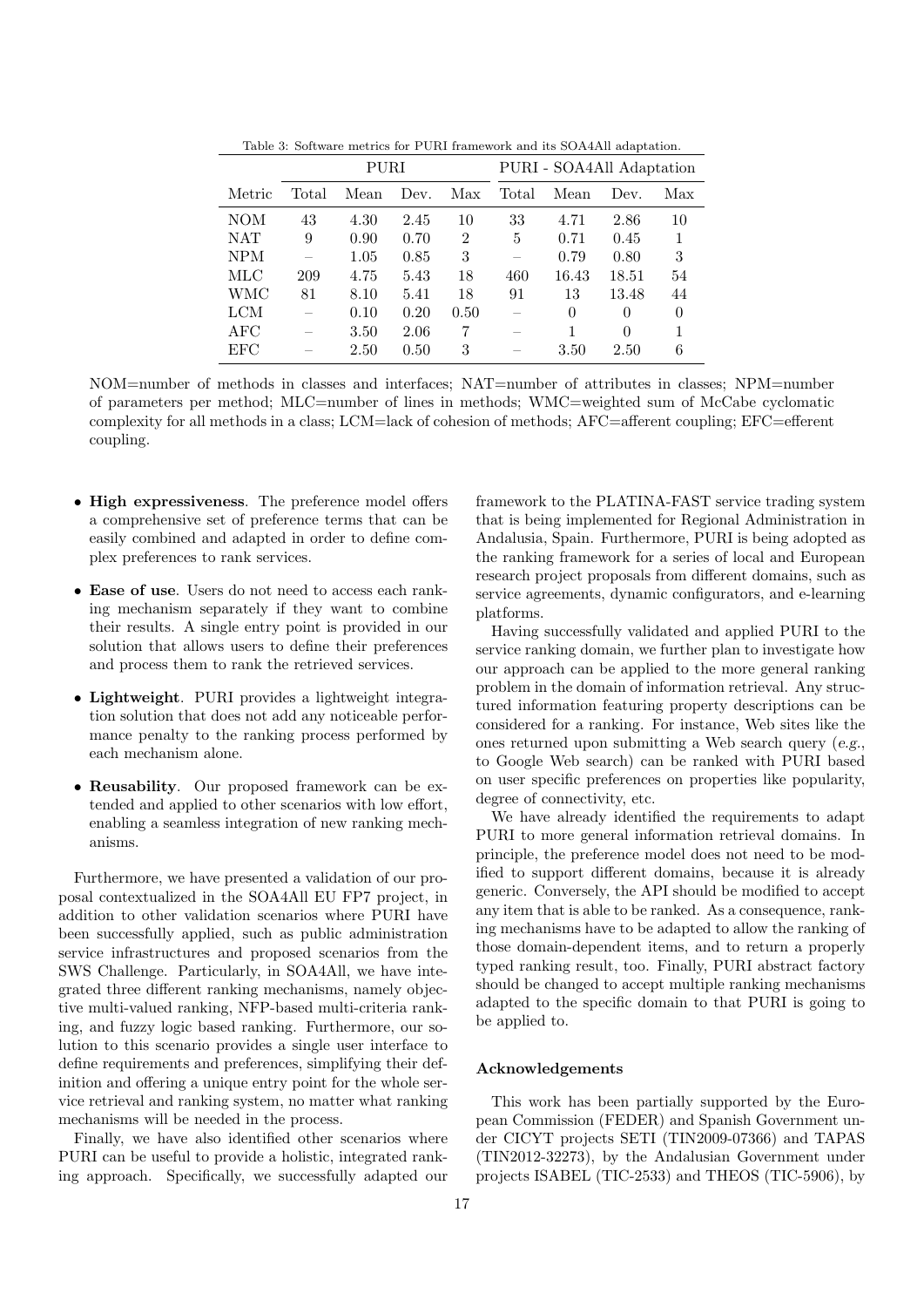the EU FP7 IST project 27867 SOA4All, and by the EC FP7 Network of Excellence 215483 S-CUBE.

The authors would like to thank the reviewers for their invaluable opinions and recommendations that improved this work substantially, and Rafael Z. Frantz for his helpful support and revisions.

- <span id="page-17-0"></span>[1] M. Papazoglou, D. Georgakopoulos, Service-Oriented Computing, Communications of the ACM 46 (10) (2003) 25–28.
- <span id="page-17-1"></span>[2] J. Davies, M. Potter, M. Richardson, S. Stincic, J. Domingue, C. Pedrinaci, D. Fensel, R. González-Cabero, Towards the Open Service Web, BT Technology Journal 26 (2).
- <span id="page-17-2"></span>[3] A. M. Fardin, N. B. Naser, N. M. Ali, Empower Service Directories with Knowledge, Knowledge-Based Systems 30 (0) (2012) 172–184.
- <span id="page-17-3"></span>[4] K. Sycara, M. Paolucci, A. Ankolekar, N. Srinivasan, Automated Discovery, Interaction and Composition of Semantic Web services, Journal of Web Semantics: Science, Services and Agents on the World Wide Web 1 (1) (2003) 27–46.
- <span id="page-17-4"></span>[5] C. Pedrinaci, D. Liu, M. Maleshkova, D. Lambert, J. Kopeck´y, J. Domingue, iServe: a Linked Services Publishing Platform, in: Ontology Repositories and Editors for the Semantic Web Workshop, Vol. 596 of CEUR Workshop Proceedings, 2010.
- <span id="page-17-5"></span>[6] N. Steinmetz, H. Lausen, M. Brunner, Web Service Search on Large Scale, in: L. Baresi, C.-H. Chi, J. Suzuki (Eds.), Proceedings of the 7th International Conference on Service-Oriented Computing and 2nd Service Wave, Vol. 5900 of Lecture Notes in Computer Science, 2009, pp. 437–444.
- <span id="page-17-6"></span>[7] G. Dobson, R. Lock, I. Sommerville, QoSOnt: a QoS Ontology for Service-Centric Systems, in: Proceedings of the 31st Euromicro Conference on Software Engineering and Advanced Applications, IEEE Computer Society, 2005, pp. 80–87.
- <span id="page-17-7"></span>[8] I. Toma, D. Roman, D. Fensel, B. Sapkota, J. Gomez, A Multi-criteria Service Ranking Approach Based on Non-Functional Properties Rules Evaluation, in: B. Krämer, K.-J. Lin, P. Narasimhan (Eds.), Proceedings of the 5th International Conference on Service-Oriented Computing, Vol. 4749 of Lecture Notes in Computer Science, Springer, 2007, pp. 435–441.
- <span id="page-17-8"></span>[9] X. Wang, T. Vitvar, M. Kerrigan, I. Toma, A QoS-Aware Selection Model for Semantic Web Services, in: A. Dan, W. Lamersdorf (Eds.), Proceedings of the 4th International Conference on Service-Oriented Computing, Vol. 4294 of Lecture Notes in Computer Science, Springer, 2006, pp. 390–401.
- <span id="page-17-9"></span>[10] S. Lamparter, A. Ankolekar, R. Studer, S. Grimm, Preferencebased Selection of Highly Configurable Web Services, in: C. L. Williamson, M. E. Zurko, P. F. Patel-Schneider, P. J. Shenoy (Eds.), Proceedings of the 16th International Conference on World Wide Web, ACM, 2007, pp. 1013–1022.
- <span id="page-17-10"></span>[11] J. M. García, I. Toma, D. Ruiz, A. Ruiz-Cortés, A Service Ranker based on Logic Rules Evaluation and Constraint Programming, in: 2nd Non-Functional Properties and Service Level Agreements in Service Oriented Computing Workshop, Vol. 411 of CEUR Workshop Proceedings, Dublin, Ireland, 2008.
- <span id="page-17-11"></span>[12] S. Agarwal, M. Junghans, B. Norton, J. M. García, [Second](http://www.soa4all.eu/file-upload.html?func=fileinfo&id=261) [Service Ranking Prototype,](http://www.soa4all.eu/file-upload.html?func=fileinfo&id=261) Deliverable 5.4.3, SOA4All (2011). URL [http://www.soa4all.eu/file-upload.html?func=](http://www.soa4all.eu/file-upload.html?func=fileinfo&id=261) [fileinfo&id=261](http://www.soa4all.eu/file-upload.html?func=fileinfo&id=261)
- <span id="page-17-12"></span>[13] H. Jin, X. Ning, W. Jia, H. Wu, G. Lu, Combining Weights with Fuzziness for Intelligent Semantic Web Search, Knowledge-Based Systems 21 (7) (2008) 655–665.
- <span id="page-17-13"></span>[14] M. Dastani, N. Jacobs, C. M. Jonker, J. Treur, Modelling User Preferences and Mediating Agents in Electronic Commerce, Knowledge-Based Systems 18 (7) (2005) 335–352.
- <span id="page-17-14"></span>[15] L. Li, I. Horrocks, A Software Framework For Matchmaking Based on Semantic Web Technology, in: Proceedings of the 12th International Conference on World Wide Web, ACM Press, 2003, pp. 331–339.
- <span id="page-17-15"></span>[16] B. Benatallah, M.-S. Hacid, C. Rey, F. Toumani, Semantic Reasoning for Web Services Discovery, in: Workshop on E-Services and the Semantic Web, 2003.
- <span id="page-17-16"></span>[17] K. Sycara, M. Paolucci, J. Soudry, N. Srinivasan, Dynamic Dis-

covery and Coordination of Agent-Based Semantic Web Services, IEEE Internet Computing 8 (3) (2004) 66–73.

- <span id="page-17-17"></span>[18] C. Zhou, L. Chia, B. Lee, DAML-QoS Ontology for Web Services, in: IEEE International Conference on Web Services, 2004, pp. 472–479.
- <span id="page-17-18"></span>[19] E. Maximilien, M. Singh, A Framework and Ontology for Dynamic Web Services Selection, IEEE Internet Computing 8 (5) (2004) 84–93.
- <span id="page-17-19"></span>[20] L. H. Vu, M. Hauswirth, F. Porto, K. Aberer, A Search Engine for QoS-enabled Discovery of Semantic Web Services, International Journal of Business Process Integration and Management 1 (4) (2006) 244–255.
- <span id="page-17-24"></span>[21] W. Siberski, J. Z. Pan, U. Thaden, Querying the Semantic Web with Preferences, in: I. F. Cruz, S. Decker, D. Allemang, C. Preist, D. Schwabe, P. Mika, M. Uschold, L. Aroyo (Eds.), Proceedings of the 5th International Semantic Web Conference, Vol. 4273 of Lecture Notes in Computer Science, Springer, 2006, pp. 612–624.
- <span id="page-17-20"></span>[22] K. Kritikos, D. Plexousakis, Semantic QoS Metric Matching, in: Proceeding of the 4th IEEE European Conference on Web Services, IEEE Computer Society, 2006, pp. 265–274.
- <span id="page-17-22"></span>[23] A. Carenini, D. Cerizza, M. Comerio, E. D. Valle, F. de Paoli, A. Maurino, M. Palmonari, A. Turati, GLUE2: A Web Service Discovery Engine with Non-Functional Properties, in: Proceedings of the 6th IEEE European Conference on Web Services, IEEE Computer Society, 2008, pp. 21–30.
- <span id="page-17-23"></span>[24] M. Palmonari, M. Comerio, F. de Paoli, Effective and Flexible NFP-Based Ranking of Web Services, in: L. Baresi, C.-H. Chi, J. Suzuki (Eds.), Proceedings of the 7th International Conference on Service-Oriented Computing and 2nd Service Wave, Vol. 5900 of Lecture Notes in Computer Science, Springer, 2009, pp. 546–560.
- <span id="page-17-21"></span>[25] A. Ruiz-Cortés, O. Martín-Díaz, A. D. Toro, M. Toro, Improving the Automatic Procurement of Web Services Using Constraint Programming, International Journal of Cooperative Information Systems 14 (4) (2005) 439–468.
- <span id="page-17-25"></span>[26] C. R. Rivero, I. Hernández, D. Ruiz, R. Corchuelo, Generating SPARQL Executable Mappings to Integrate Ontologies, in: Proceedings of the 30th ER International Conference on Conceptual Modeling, 2011, pp. 118–131.
- <span id="page-17-26"></span>[27] C. Bizer, T. Heath, T. Berners-Lee, Linked Data - The Story So Far, International Journal on Semantic Web and Information Systems 5 (3) (2009) 1–22.
- <span id="page-17-27"></span>[28] D. Martin, M. Burstein, J. Hobbs, O. Lassila, D. McDermott, Others, [OWL-S: Semantic Markup for Web Services,](http://www.ai.sri.com/daml/services/owl-s/1.2/) Tech. Rep. 1.2, DAML (2006).

URL <http://www.ai.sri.com/daml/services/owl-s/1.2/>

- <span id="page-17-28"></span>[29] D. Roman, U. Keller, H. Lausen, J. de Bruijn, R. Lara, M. Stollberg, A. Pollers, C. Feier, C. Bussler, D. Fensel, Web Service Modeling Ontology, Journal of Applied Ontology 1 (2005) 77– 106.
- <span id="page-17-29"></span>[30] J. M. García, D. Ruiz, A. R. Cortés, O. Martín-Díaz, M. Resinas, An Hybrid, QoS-Aware Discovery of Semantic Web Services Using Constraint Programming, in: B. J. Krämer, K.-J. Lin, P. Narasimhan (Eds.), Proceedings of the 5th International Conference on Service-Oriented Computing, Vol. 4749 of Lecture Notes in Computer Science, Springer, 2007, pp. 69–80.
- <span id="page-17-30"></span>[31] [Turtle - Terse RDF Triple Language, W3C Team Submission](http://www.w3.org/TeamSubmission/turtle/) (2008).

URL <http://www.w3.org/TeamSubmission/turtle/>

- <span id="page-17-31"></span>[32] S. Agarwal, M. Junghans, Meaningful Service Classifications for Flexible Service Descriptions, in: Proceedings of The 7th IEEE 2011 World Congress on Services (SERVICES 2011), IEEE, Washington DC, 2011, pp. 85–86.
- <span id="page-17-32"></span>[33] F. Baader, D. Calvanese, D. L. McGuinness, D. Nardi, P. F. Patel-Schneider (Eds.), The Description Logic Handbook: Theory, Implementation, and Applications, Cambridge University Press, 2003.
- <span id="page-17-33"></span>[34] T. Vitvar, J. Kopecký, J. Viskova, D. Fensel, WSMO-Lite Annotations for Web Services, in: Proceedings of the 5th European Semantic Web Conference on The Semantic Web: Research and